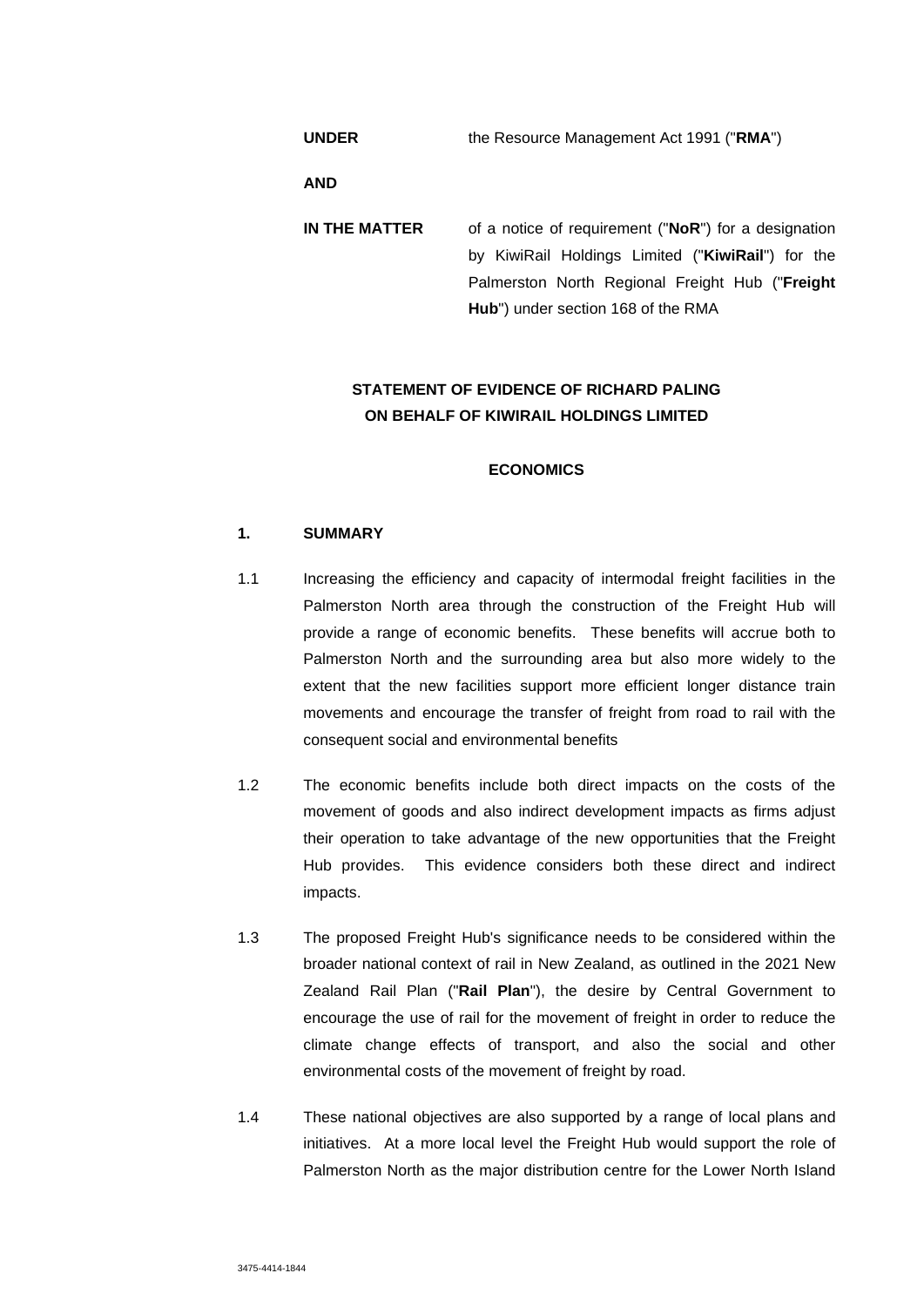with a catchment area reaching from Taranaki and Hawke's Bay down to Wellington. Because of this role, logistics plays a relatively large and rapidly growing role in the local economy and efficient logistics would also support producers in the area sending their outputs, mainly of primary products, for export. The new facilities would address the emerging shortages of capacity in container handling and would also help facilitate the use of longer more efficient trains.

- 1.5 I have identified a range of potential impacts from the provision of the new Freight Hub. Positive impacts include:
	- (a) improved freight handling and reduced transport costs;
	- (b) impacts associated with freeing up the Existing Freight Yard;
	- (c) potential for new development in the vicinity of the Freight Hub; and
	- (d) impacts on local businesses including those in the North East Industrial Zone ("**NEIZ**").
- 1.6 Some potentially negative impacts include:
	- (a) access to the workforce; and
	- (b) effects on access to existing firms in the vicinity of the Freight Hub.
- 1.7 Overall, in my opinion, the benefits of the development and operation of the Freight Hub in this location are positive.

## **2. INTRODUCTION**

2.1 My full name is Richard Snowden Paling. I am an independent transport and economics consultant at Richard Paling Consulting. I hold the qualifications of a BSc (Economics with Statistics) from the University of Bristol in 1972 and a Masters degree (Transport Economics) from the University of Leeds in 1974.

# **Experience**

2.2 I have 45 years of experience as a transport economist and transport planner, providing technical analysis and direction in the development and assessment of projects covering almost the entire range of modes within the transport sector. I have worked in a number of countries around the world. I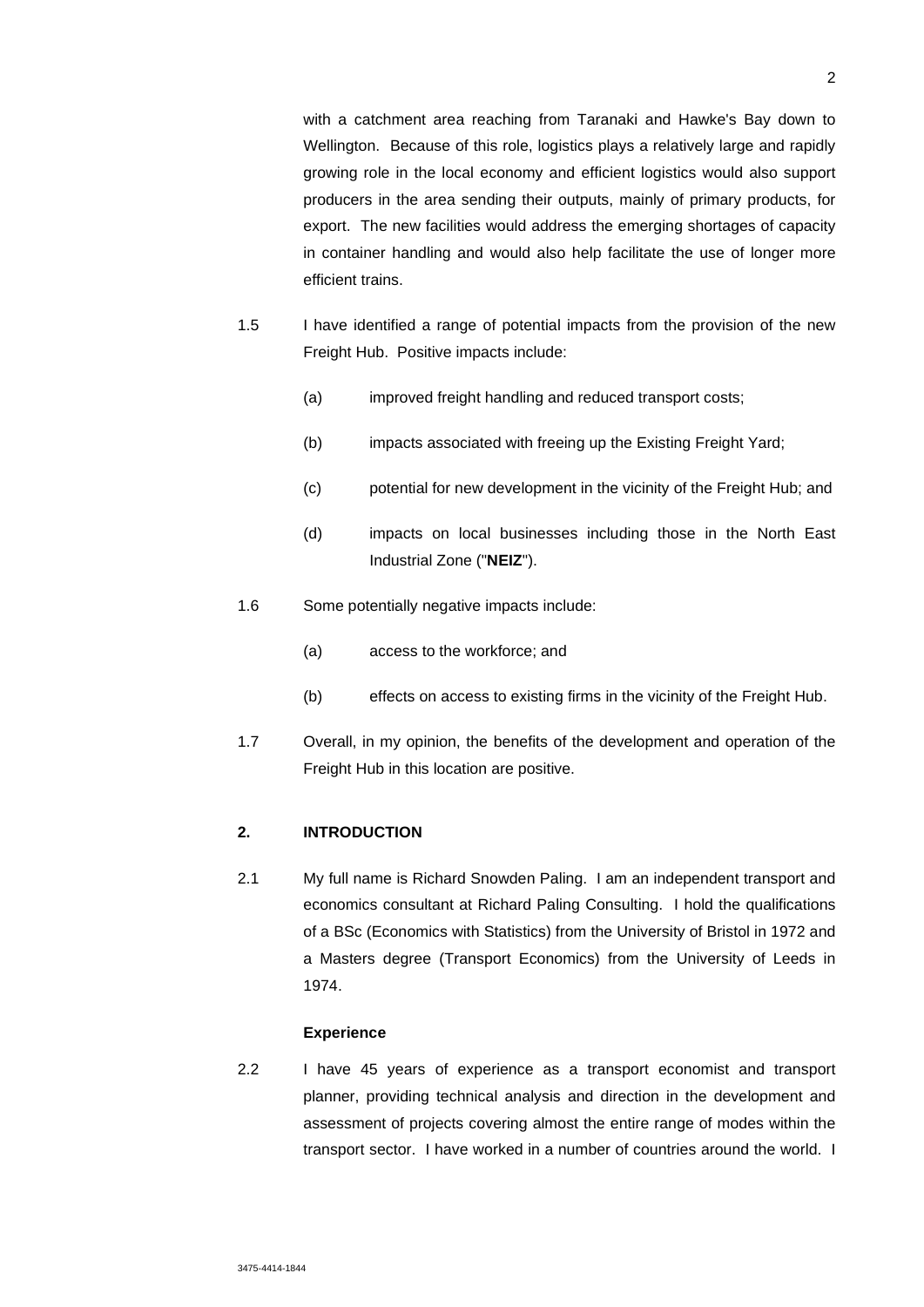moved to New Zealand in 2004 and in 2005 set up my own company, Richard Paling Consulting, of which I am a director.

2.3 Since moving to New Zealand in 2004 I have been involved in a wide range of transport projects throughout the country and have undertaken a number of studies developing innovative approaches to address transport problems and issues. Of particular relevance to the Freight Hub, I have been involved in a number of studies looking at the wider effects of transport investment and work in the freight sector, which I describe below.

#### **Research on the wider economic effects of transport investment**

- 2.4 When I first moved to New Zealand, I was involved in a range of initial studies which focused on developing processes to help understanding the possible linkages between transport provision and economic development. As part of that work I was the co-author of several publications for the Ministry of Economic Development in 2006 and 2007.<sup>1</sup> This initial work was subsequently refined and now forms an integral part of the economic evaluation procedures used in New Zealand for the appraisal of transport projects. This is set out in detail in the Waka Kotahi / New Zealand Transport Agency Monetised Benefits and Costs Manual ("**MBCM**").<sup>2</sup> The development of the initial framework was followed by a number of studies applying these techniques, particularly in Auckland, $3$  where the initial modelling was developed, and was also applied more widely, for example, in the Roads of National Significance ("**RoNS**") and a number of other major transport projects.<sup>4</sup>
- 2.5 In addition, the recent focus of the Provincial Growth Fund ("**PGF**") in providing funding for transport projects in regional New Zealand has required the establishment of assessment approaches which enable the economic development impacts of individual transport investments to be assessed on a broadly consistent basis. To address this issue, I have developed approaches to assess these impacts in a quantitative manner and have

<sup>1</sup> Williamson J, Paling R Staheli R and Waite D *Assessing Agglomeration Impacts in Auckland Phase 2* MED Occasional Paper 08/06 2008; Williamson J, Paling R Staheli R and Waite D *Assessing Agglomeration Impacts in Auckland Phase 2* MED Occasional Paper 08/06 2008.

<sup>&</sup>lt;sup>2</sup> Section 3.10 Monetised Costs and Benefits Manual (MBCM), Waka Kotahi 2020.

<sup>3</sup> Paling R and Williamson J *Wider economic Impacts of the Waterview Connection*, for Transit New Zealand 2007.

<sup>4</sup> Appendix C Roads of National Significance Economic Assessments Review, SAHA for NZ Transport Agency 2010.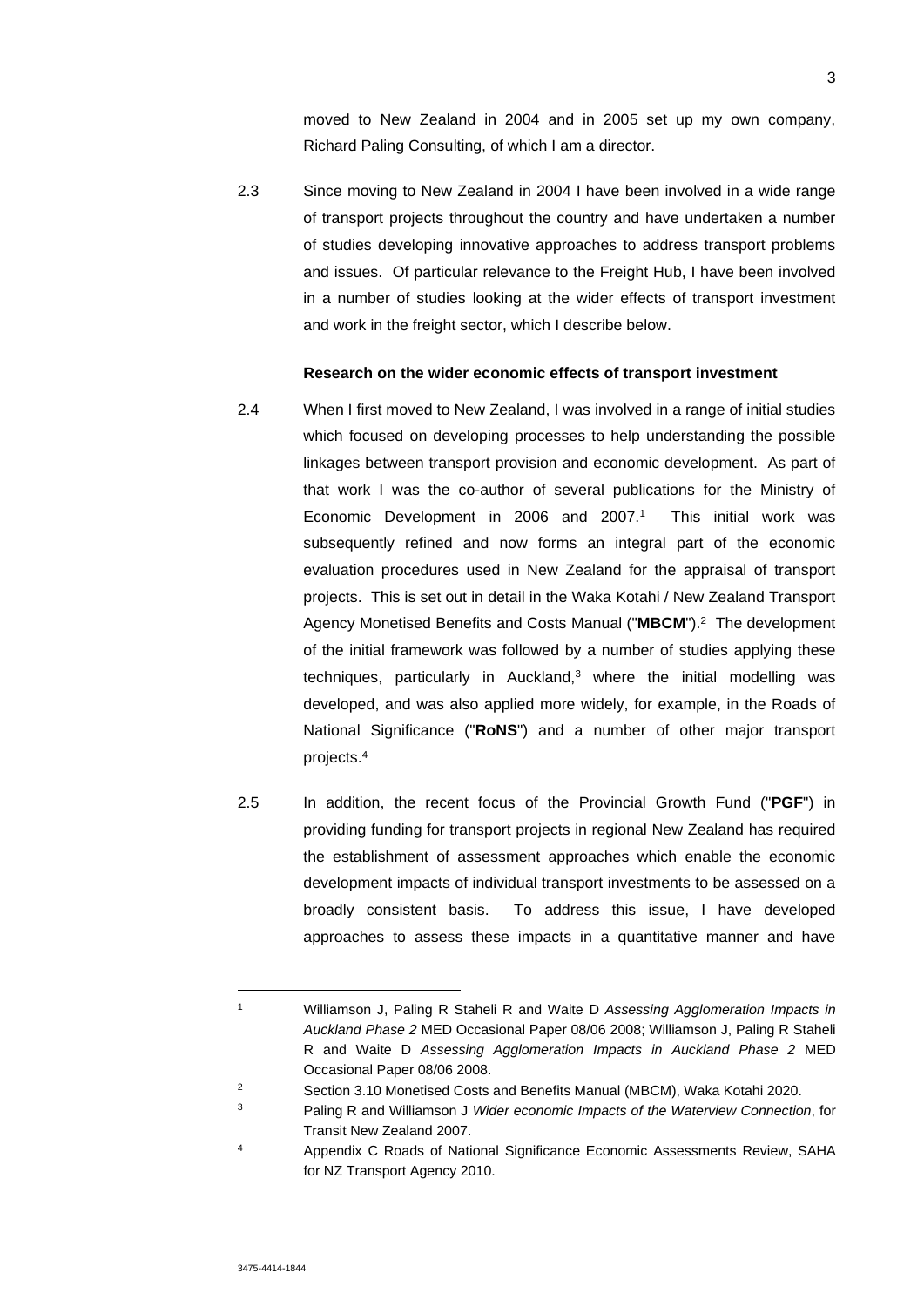applied these in studies, including upgrading SH2 and SH35 in Tairāwhiti and the Twin Coast Discovery Route in Northland.

## **Involvement in other freight studies**

2.6 I have undertaken a wide range of freight related work across New Zealand. I was the technical lead for the National Freight Demand Study in 2008<sup>5</sup> and the subsequent two updates in 2014 $6$  and 2019.<sup>7</sup> I have also undertaken a range of regional and local freight studies, including in relation to the provision of facilities for freight in connection with the development of intermodal logging hubs in Southland, and a more general assessment of the potential for developing similar facilities for logs and other commodities across the South Island.<sup>8</sup>

## **Involvement in the Freight Hub**

- 2.7 I was engaged by Stantec in 2019 to provide advice on the economic development and wider economic effects associated with the Freight Hub to assist in the preparation of the Assessment of Environmental Effects Report ("**AEE**") and to support the NoR.
- 2.8 I provided technical input into the preparation of the multi criteria analysis ("**MCA**") and decision conferencing workshops considering the possible development impacts of alternative locations for the Freight Hub, including the assessment and scoring of the various options against the background of the freight position in the area.
- 2.9 I prepared the Analysis of the Potential Economic Development and Wider Economic Impacts of the New Regional Freight Hub in Palmerston North ("**Economic Assessment**") that was included with the AEE.
- 2.10 I also provided input to KiwiRail's section 92 response dated 15 February ("**First Section 92 Response**"). This included matters relating to:

<sup>5</sup> Richard Paling Consulting et al *National Freight Demands Study, September 2008* for Ministry of Transport, NZ Transport Agency and Ministry of Economic Development.

<sup>6</sup> Deloitte in association with Richard Paling Consulting, Murray King & Francis Small Consultancy and Cooper Associates *National Freight Demand Study 2014* for Ministry of Transport.

<sup>7</sup> Richard Paling Consulting, Murray King & Francis Small Consultancy and EROAD Limited *National Freight Demand Study 2017/18* for Ministry of Transport.

<sup>8</sup> https://www.ecan.govt.nz/your-region/living-here/transport/regional-transportplanning/south-island-regional-transport-committee-group#ImplementationPlan.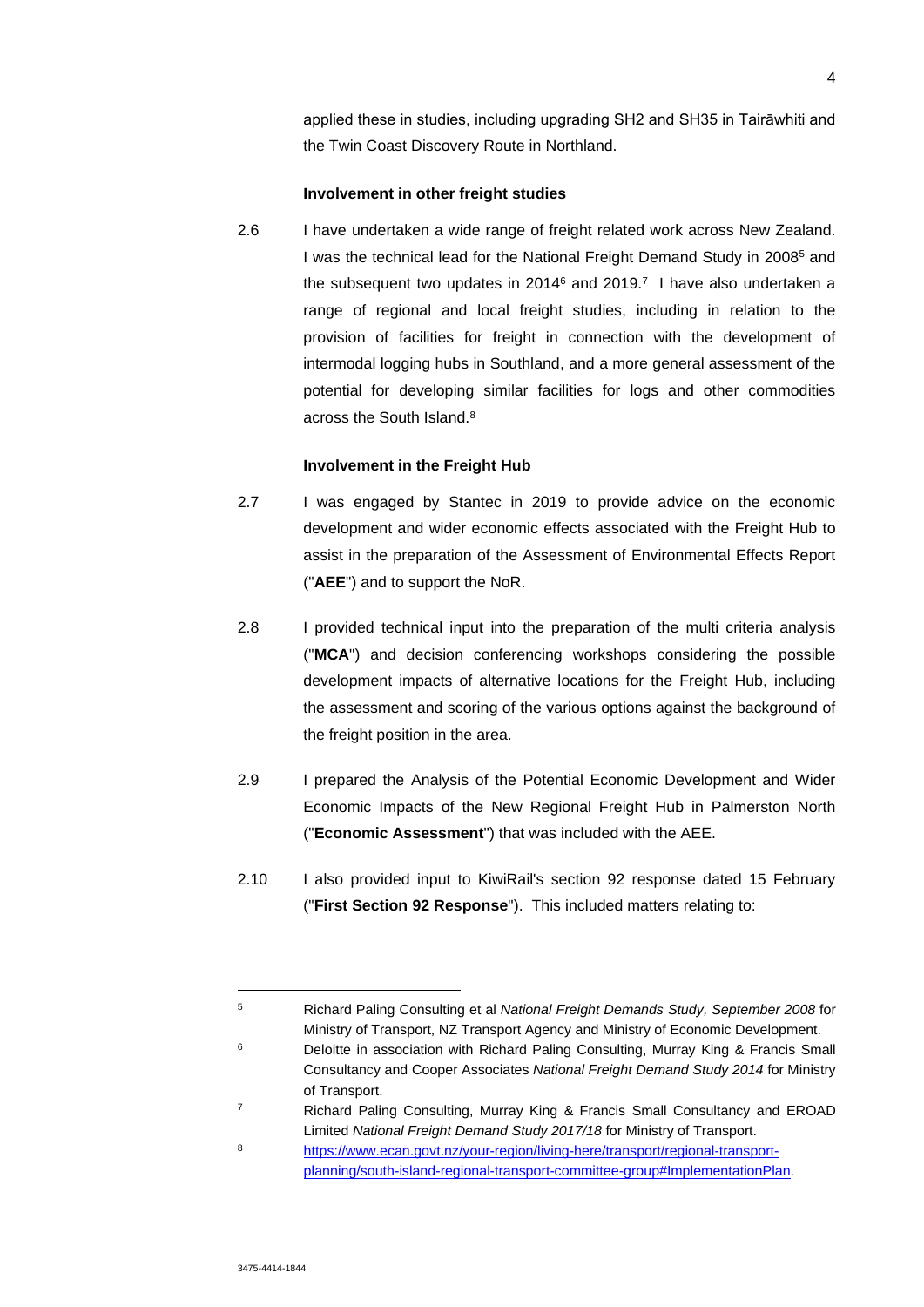- (a) the positive and negative economic development impacts of the Freight Hub on users of the hub;
- (b) the positive and negative economic development impacts on businesses and residents located in the vicinity of the Freight Hub;
- (c) an assessment of the local and national economic benefits from the increased freight capacity at Palmerston North and any associated reductions in costs resulting from the provision of the Freight Hub; and
- (d) an assessment of the potential positive economic effects which may result from the land, which is currently occupied by the Existing Freight Yard, becoming available for alternative use(s).
- 2.11 I provided input to KiwiRail's section 92 response dated 28 May 2021. This included matters relating to:
	- (a) the modelling surrounding the data and assumptions used to generate economic impact estimates; and
	- (b) the expected economic benefits of 1500m trains if introduced post-2050.

# **Code of conduct**

2.12 I confirm that I have read the Code of Conduct for Expert Witnesses contained in the Environment Court Practice Note 2014 and that I agree to comply with it. I confirm that I have considered all the material facts that I am aware of that might alter or detract from the opinions that I express, and that this evidence is within my area of expertise, except where I state that I am relying on the evidence of another person.

# **3. SCOPE OF EVIDENCE**

- 3.1 This statement of evidence will:
	- (a) provide an overview of the value of rail and the Freight Hub in terms of its importance to Palmerston North and the wider economy;
	- (b) outline the existing freight patterns at the Existing Freight Yard and the projected patterns;
	- (c) outline the forecasted future freight patterns;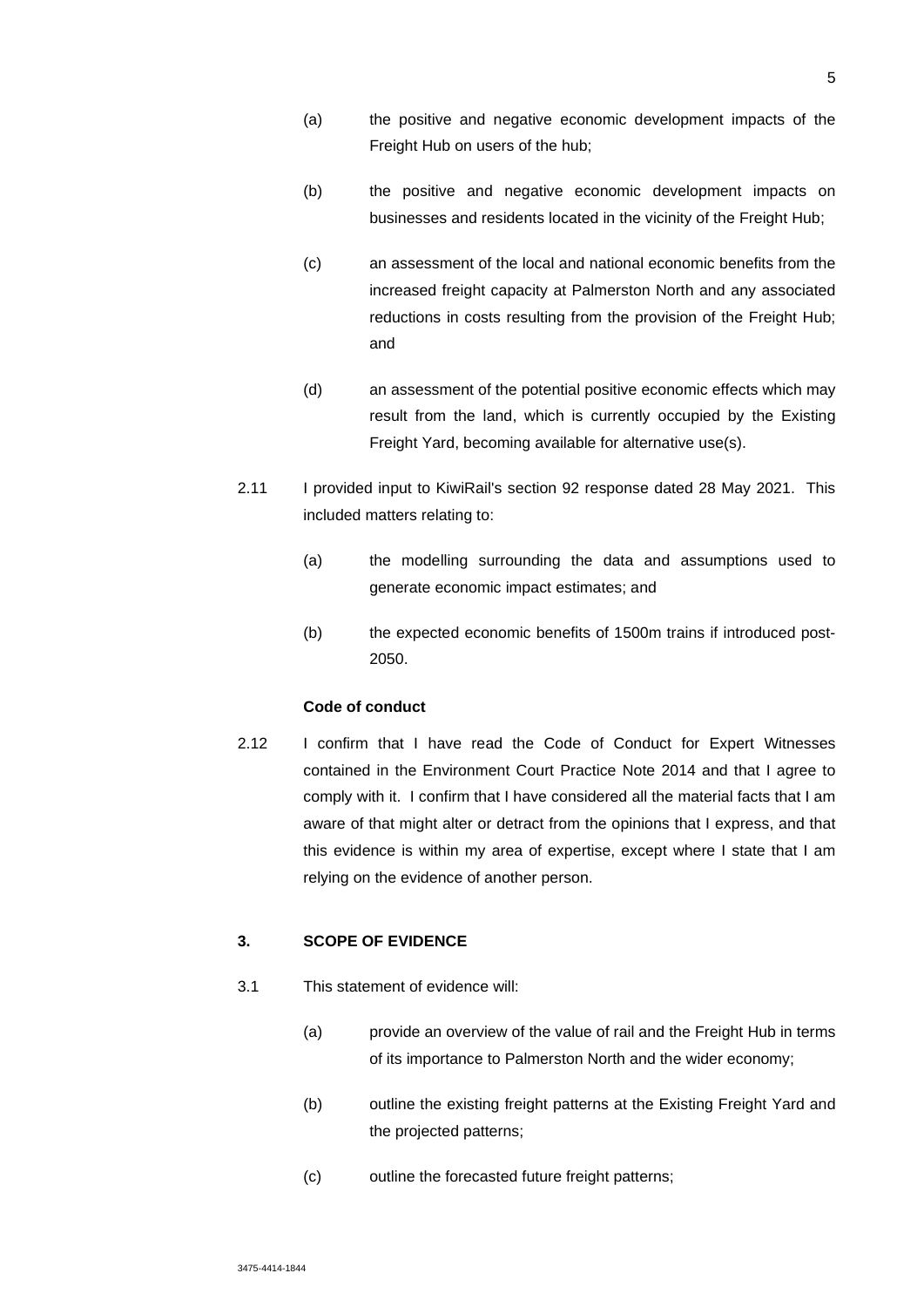- (d) explain key conclusions of the analysis of the potential economic impacts of the Freight Hub;
- (e) respond to the submissions received that relate to the economic effects of the Freight Hub; and
- (f) address relevant matters raised in the Section 42A Report.

## **4. VALUE OF RAIL AND THE FREIGHT HUB**

4.1 The proposed Freight Hub's significance needs to be considered within the broader context of rail in New Zealand, as outlined in the Rail Plan<sup>9</sup> and other strategic objectives at a national, regional and local level to support the use of rail in New Zealand.

# **The New Zealand Rail Plan**

- 4.2 The Rail Plan published in April 2021 identifies "Investing in the national rail network to restore freight rail and provide a platform for future investments for growth" as a Strategic Investment Priority. It recognises that rail is an integral part of New Zealand's freight supply chain and helps ensure resilience by providing an alternative transport option for distributors and exporters. It provides strong positive social, economic and environmental benefits and looks to support growth in the regions through completing the rail investments committed by the Crown through the PGF. As explained in Mr Moyle's evidence, the Freight Hub has received funding through the PGF.<sup>10</sup>
- 4.3 An estimate of the benefits of the existing rail system in New Zealand is set out in the Value of Rail in New Zealand report ("Value of Rail Report").<sup>11</sup> In total the Value of Rail Report estimated a value of rail in 2020 of about \$1.7– 2.1 billion. However, this report which updates earlier work for the position in 2015<sup>12</sup> does not separate out an estimate of the benefits relating to the movement of freight. The earlier work estimated these benefits to amount to about \$350 million per year. The composition of this and the comparison with the earlier totals is as follows:

<sup>9</sup> https://www.transport.govt.nz/area-of-interest/infrastructure-and-investment/the-newzealand-rail-plan/.

<sup>10</sup> Evidence of Todd Moyle, dated 9 July 2021.

<sup>11</sup> EY (2021) *The Value of Rail in New Zealand* Report for the Ministry of Transport February 2021.

<sup>12</sup> EY (2016*) The Value of Rail in New Zealand* – 2016 For the NZ Transport Agency.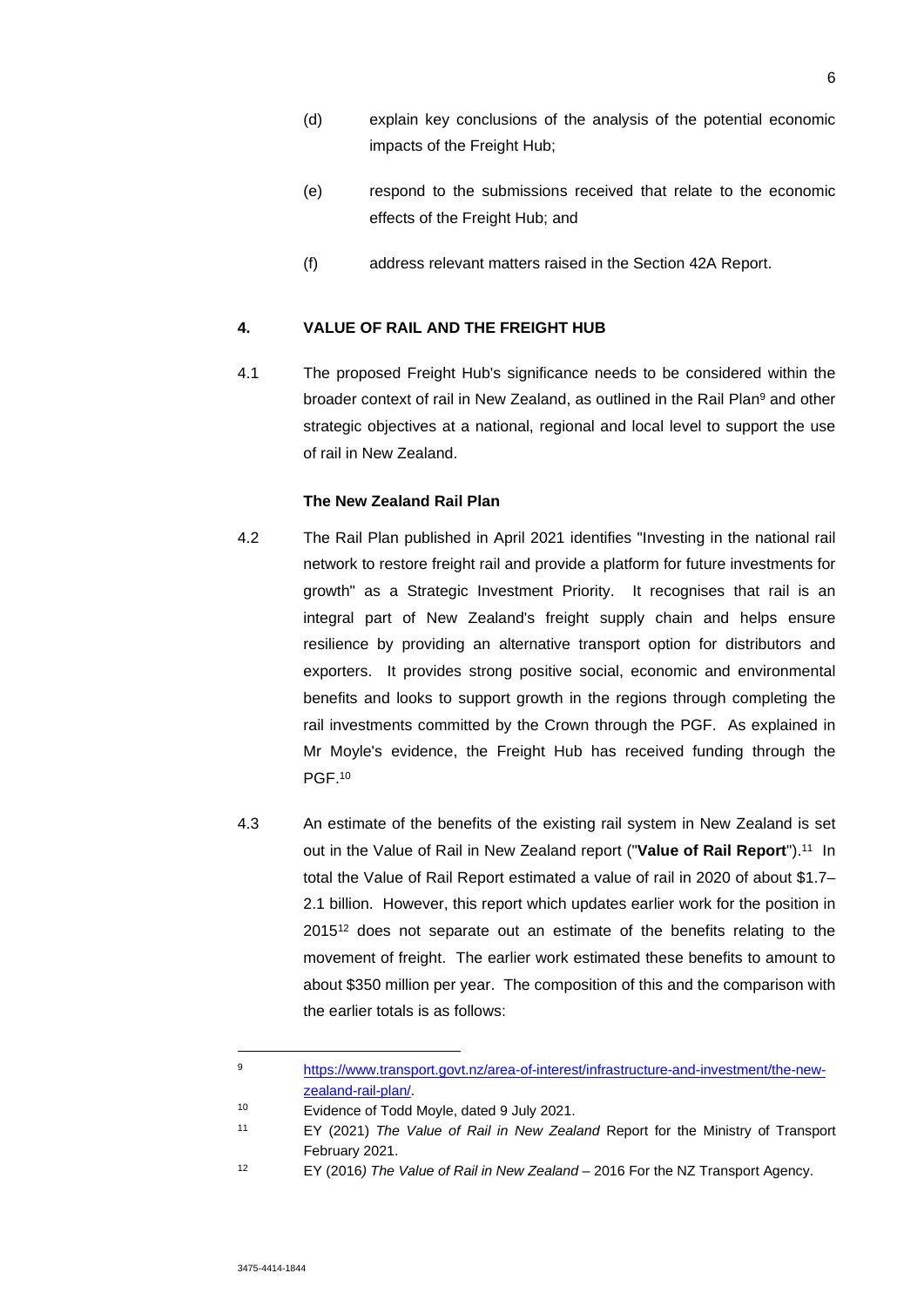| Table 4.1<br>Estimates of the "Value of Rail" 2015 (\$m) |                     |              |  |  |
|----------------------------------------------------------|---------------------|--------------|--|--|
| Benefit category                                         | Total for all users | Freight only |  |  |
| Reduction in emissions                                   | 9                   | 6            |  |  |
| Reduction in congestion                                  | 1,367               | 204          |  |  |
| Safety savings                                           | 65                  | 58           |  |  |
| Maintenance savings                                      | 65                  | 79           |  |  |
| Total                                                    | 1,505               | 347          |  |  |

- 4.4 The benefit of \$347 million from the movement of freight can be compared with the total freight movements in 2015 of about 4.5 billion net tonne-kms ("**ntkms**") giving an average "value of rail" equivalent to about \$0.08 per ntkm. The higher totals included in the most recent work indicate that the value of the freight component is likely to have increased but no estimate of this is available from the published material. On the assumption that the share of the total benefits which resulted on the movements of freight remained similar to the position estimated for 2015, the total would increase to about \$400 – \$500 million per year.
- 4.5 The Value of Rail Report also identifies other non-quantified benefits from the existing rail network. These include:
	- (a) Connectivity benefits the ability of rail to connect people to work, social activities, and other people. For freight, connectivity between ports and regional suppliers / businesses, resulting in better connections for imports and export routes.
	- (b) Land use and value uplifts these can arise when land in close proximity to train lines and trains stations experiences an uplift in value. The Value of Rail report also notes that uplift can also be experienced by industrial / commercial properties as well but to a smaller degree in comparison to residential properties. Not all businesses that rent or own the property will be able to use the rail line productively and generate returns from it.
	- (c) Resilience benefits for the transport network for example rail provides an alternative route in the event of traffic congestion, a natural disaster or storm event which disrupts travel by road. In the Christchurch earthquake, for example, rail provided resilience by supplementing the road network for the transport of goods to the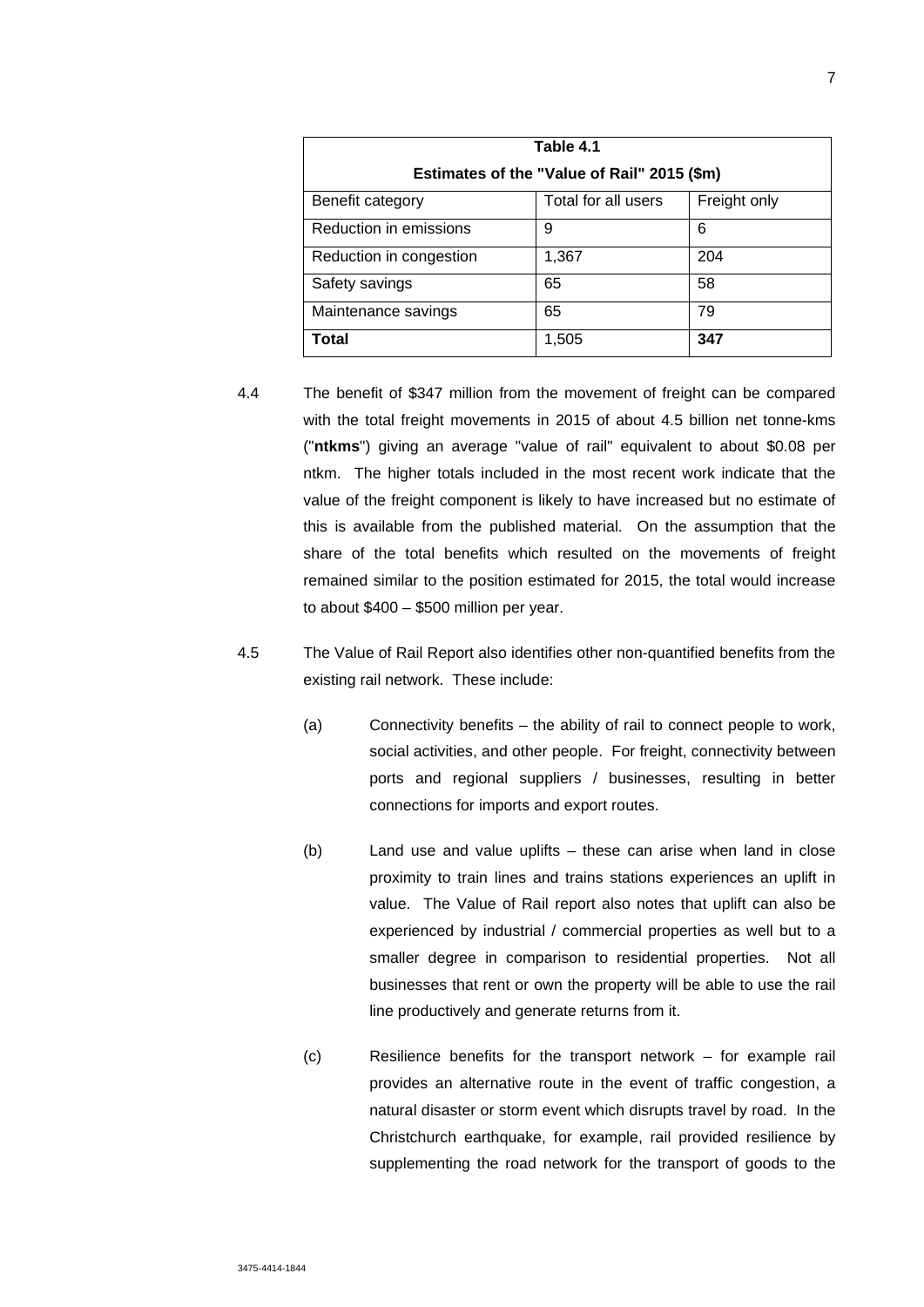affected areas, and in the Kaikōura earthquake rail was used to assist in the reconstruction of the main north-south highway.

# **Alignment of the Freight Hub with national, regional and local strategic objectives**

- 4.6 The Freight Hub in Palmerston North can be viewed against the background of the Central Government's objective to improve the performance of the rail system.<sup>13</sup> The enhancement of rail facilities forms one of the key elements in the Rail Plan and the KiwiRail Statement of Corporate Intent for 2021-2023, which identifies the opportunities for KiwiRail to play a greater role in supporting economic activity in New Zealand. Further detail on the Freight Hub's alignment with the Government Policy Statement on Land Transport 2021 is outlined in the evidence of Ms Bell.<sup>14</sup>
- 4.7 As part of moves to make rail more attractive to potential users, the need has been identified to provide increased capacity for rail freight interchange in the Palmerston North area in order to serve the growing needs of the lower North Island. As the Cabinet Paper on the KiwiRail Palmerston North Regional Economic Growth Hub notes:<sup>15</sup>

KiwiRail's current Palmerston North Freight Yard is now surrounded by urban development. Remaining on this site will not allow for expansion to accommodate predicted national freight growth and does not align with Palmerston North City Council's strategic rezoning plans. Lack of connectivity to new industrial areas, double handling, rail infrastructure restraints on train sizes, and an inability to meet some time critical requirements limit rail freight handling capabilities at the existing site.

Securing a site in the NEIZ to develop an upgraded, futureproofed Regional Economic Growth Hub would best position KiwiRail and its freight partners to efficiently and sustainably deliver on New Zealand's growing freight demands for the next 50 to 100 years. The NEIZ has been developed as a key location for New Zealand's rail freight in central New Zealand taking freight from north, south, east and west, supporting planned roading infrastructure in the area with its proximity to airfreight and complementing overall regional transport initiatives. The site is:

<sup>13</sup> Government Policy Statement on Land Transport 2021 https://www.transport.govt.nz/area-of-interest/strategy-and-direction/governmentpolicy-statement-on-land-transport-2021/

<sup>14</sup> Statement of evidence of Karen Bell, dated 9 July 2021.

<sup>15</sup> Provincial Development Unit KiwiRail Palmerston North Regional Economic Growth Hub 5 November 2018.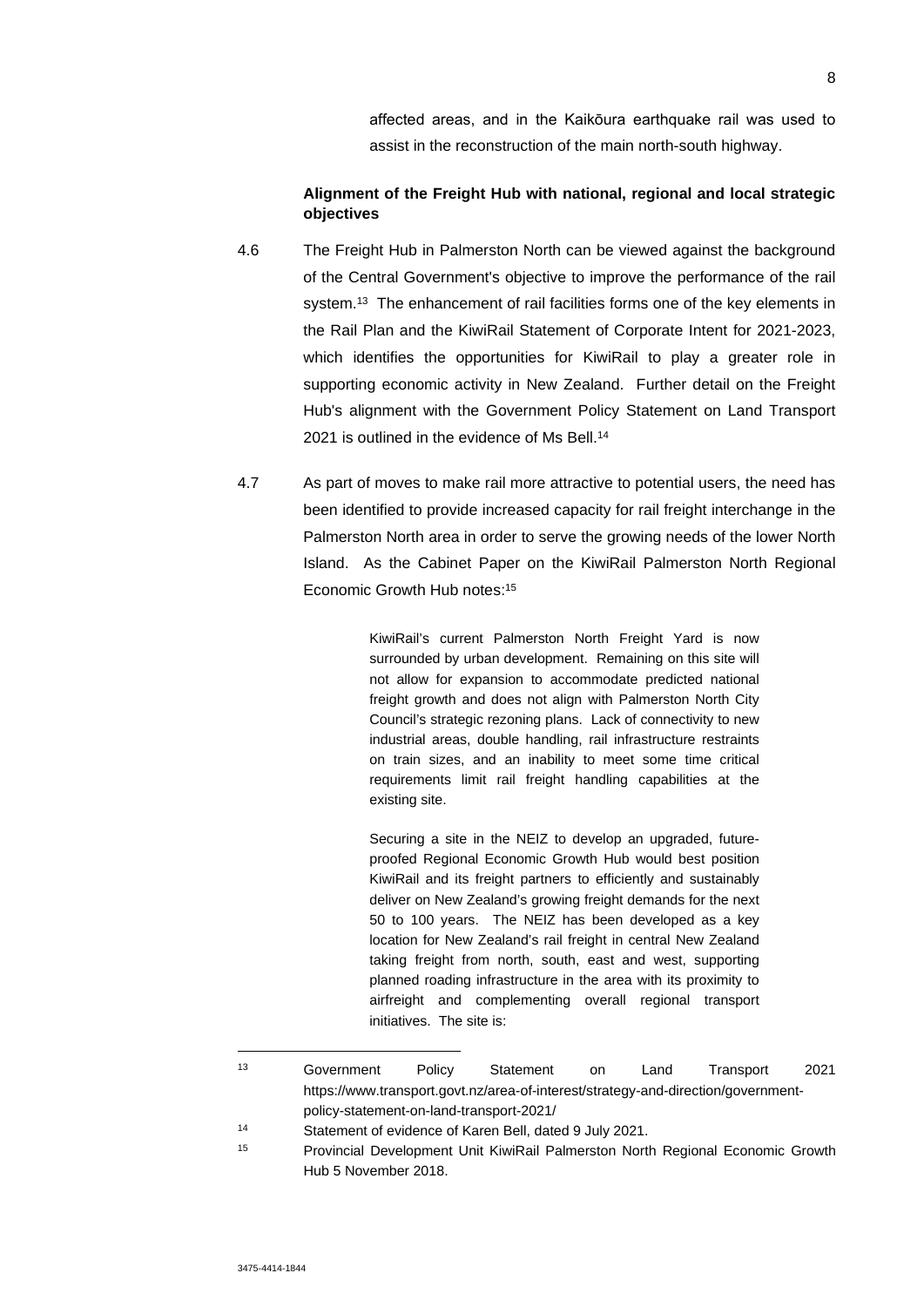- Centrally located in relation to the large North Island import ports
- Near the Wellington regional population
- Well situated to handle the flow of import goods south through the North Island (from Auckland to Wellington).
- 4.8 The Regional Growth Study, commissioned by Central Government in 2015, in consultation with Horizons Regional Council and the district and city councils, identified opportunities to help realise the Manawatu Region's economic potential.<sup>16</sup> One of the enablers identified in the study covers distribution and transport and the Manawatu-Whanganui Economic Action Plan notes that:<sup>17</sup>

...the region has a mature transport network but with specific future requirements:

Efficient and well-serviced hubbing. The region needs to have the capacity to efficiently collect, package and redistribute product – and in so doing, reduce costs and increase the speed associated with getting products to market, when compared to other international suppliers.

4.9 Achieving this would allow the city to take advantage of its location at the centre of rail and road networks which go toward all four points of the compass and so contribute to the region's economic development.

# **The strategic role of Palmerston North and the wider Manawatu-Whanganui region**

4.10 Palmerston North city has developed as an important logistics hub with facilities serving the distribution and transport of freight across the lower North Island. The lower North Island is an area with a current population of 1.03 million, which is approximately 22 per cent of New Zealand's population (2018 Census) and with a similar proportion of the country's gross domestic product ("**GDP**"). Palmerston North's role as a logistics hub has been supported by its central location in the lower North Island and its location at a transport cross-roads for rail and road. Both the main east-west rail lines from Taranaki and Hawke's Bay and the main north-south NIMT connecting Auckland with Wellington and the South Island transit through the Region. State Highway 3 and State Highway 1 also intersect in the Region.

<sup>16</sup> https://www.growregions.govt.nz/regions/manawatu-whanganui/

<sup>17</sup> https://www.accelerate25.co.nz/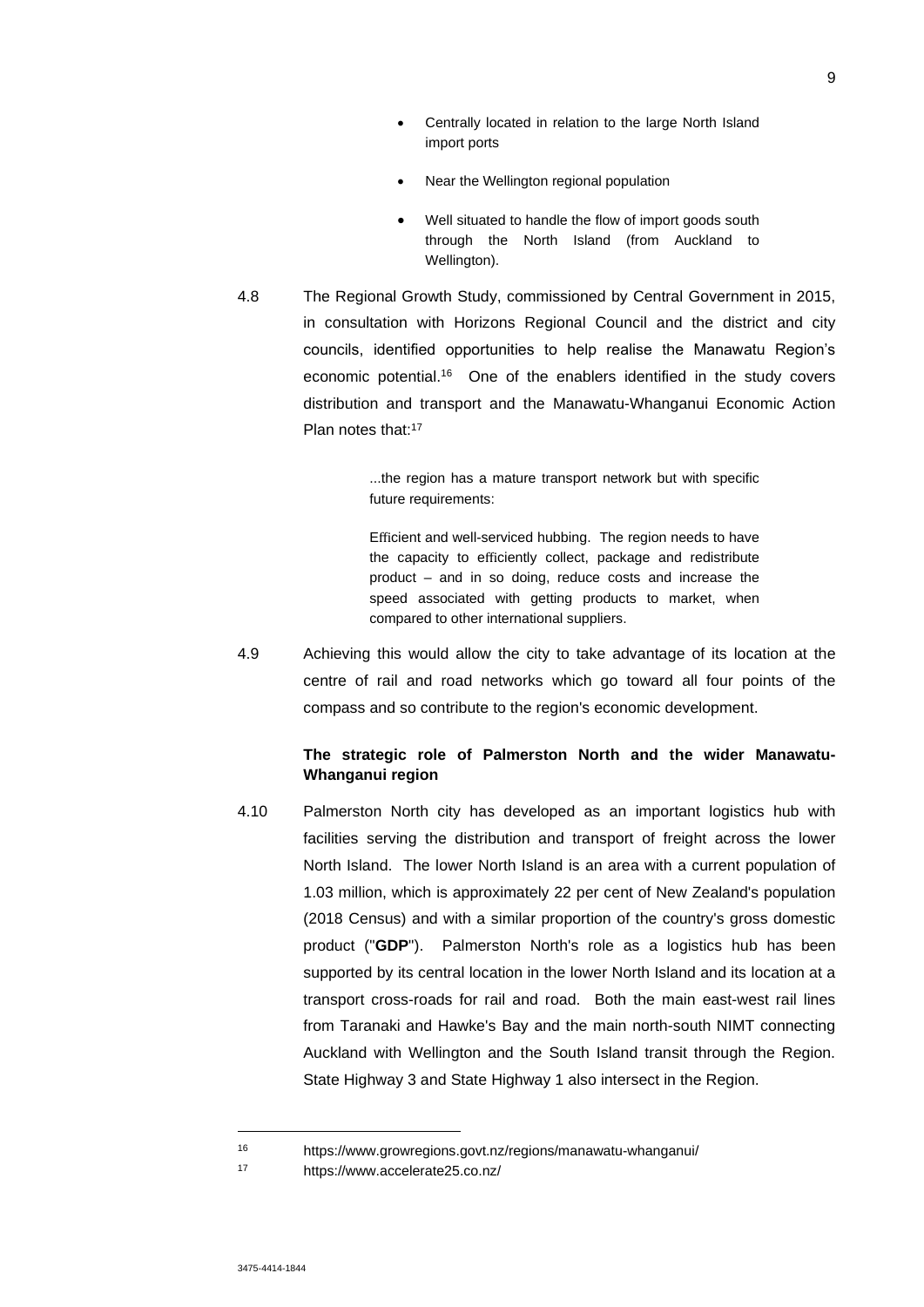- 4.11 The Manawatu-Whanganui Region is also an important producer of primary products destined for overseas export markets, many of which are transported to New Zealand's ports by rail for export. These may be in the form of products exported with little processing, such as logs, or in the form of more complex and higher value manufactured products particularly from the meat and dairy industries.
- 4.12 For logs in particular, because of the relatively low value of the product and the length of the hauls to the export ports of Napier or Wellington (190 kms and 140 kms respectively from Palmerston North), transport costs can have a substantial impact on the returns achieved by growers, amounting to up to about 20-25 per cent of the total typical export value of \$160 per tonne.<sup>18</sup> As a consequence reductions to the overall cost of transporting goods for export can have particular economic benefits to the forest owners in the area. For other higher value products where transport costs are much lower as a proportion of the total export price, the quality of the service offered and the reliability of the service is probably more important, although savings in transport costs would potentially accrue to producers.
- 4.13 Given the Freight Hub's role as a potential link in the distribution chain for goods moving into and out of the Manawatu Region, improved rail services and handling facilities clearly have an important role to play in supporting these key activities and enhancing regional economic development both in Palmerston North and the wider region.
- 4.14 In my opinion, a new Freight Hub in Palmerston North will have a positive impact on the economy of the Palmerston North and wider area. This assessment considers the types of these economic impacts which are likely to arise and assesses their broad scale. There will also be broader positive impacts for the New Zealand economy as whole which are discussed in the evidence of Mr Colegrave.<sup>19</sup>

# **Importance of logistics to Palmerston North and the wider regional economy**

4.15 The benefits from the reduction in freight costs and other improvements to the quality of service for goods handled at the Freight Hub will have a particular impact on the economy of the Palmerston North area because of the importance of the city as the major distribution hub for the southern North

<sup>&</sup>lt;sup>18</sup> Based on 2018 figures derived from The Ministry of Primary Industries website https://www.mpi.govt.nz/news-and-resources/open-data-and-forecasting/forestry/wood-productmarkets/

<sup>19</sup> Evidence of Fraser Colegrave, dated 9 July 2021, at Section 4.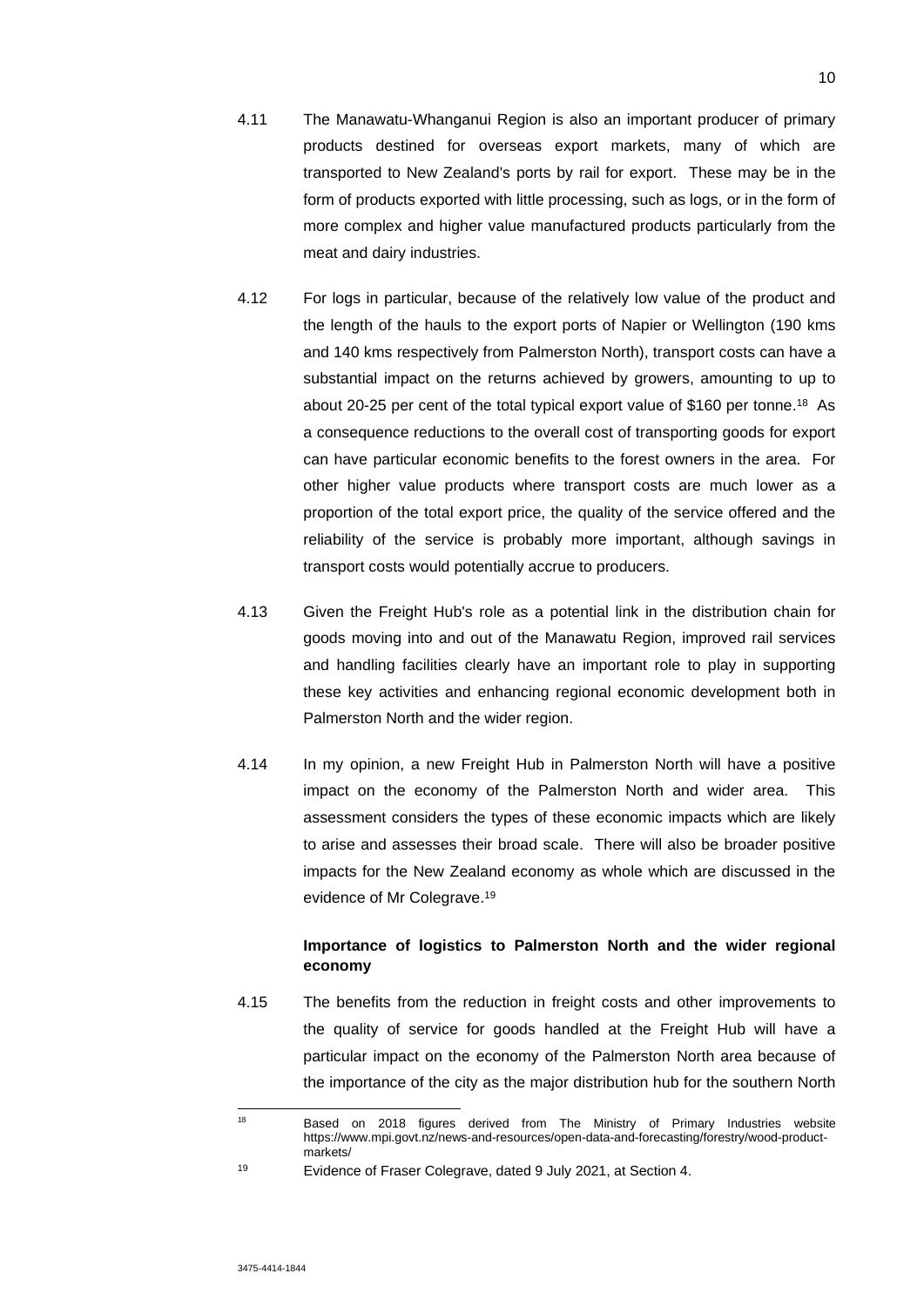Island. Logistics represents an important activity in the Palmerston North area, reflecting its location in the centre of the lower North Island and at the crossroads of a number of major road and rail routes. This has been recognised in the Palmerston North City Council ("**PNCC**") Long Term Plan 2018-2028 which states:<sup>20</sup>

> As a major freight and logistics hub for the lower North Island, we already shift six times the freight of Taranaki and two and a half times as much as Wellington. Developing our infrastructure will enable even greater opportunity in this critical sector.

- 4.16 At a more detailed level, the importance of distribution and logistics activities to the Palmerston North economy to which the Freight Hub would contribute, is emphasised in the relatively high shares of employment in the key distribution and logistics. Using the most recent statistics for 2020,<sup>21</sup> activities associated with logistics made up almost 10 per cent of the employment in Palmerston North City, compared to about 8 per cent nationally. This represents a share of local employment that is more than 20 per cent higher than the national position.<sup>22</sup>
- 4.17 The shares by activity for Palmerston North and New Zealand as a whole are set out in Table 4.2.

| Table 4.2<br><b>Employment in transport and logistics related activities in Palmerston</b> |                                   |                              |  |  |  |  |
|--------------------------------------------------------------------------------------------|-----------------------------------|------------------------------|--|--|--|--|
| North and New Zealand 2020<br>(percentage of total employment)                             |                                   |                              |  |  |  |  |
| Type of activity                                                                           | <b>Palmerston</b><br><b>North</b> | <b>New</b><br><b>Zealand</b> |  |  |  |  |
| F Wholesale Trade                                                                          | 6.7%                              | 5.0%                         |  |  |  |  |
| F33 Basic Material Wholesaling                                                             | 0.8%                              | 1.0%                         |  |  |  |  |
| F34 Machinery and Equipment Wholesaling                                                    | 1.5%                              | 1.3%                         |  |  |  |  |
| F35 Motor Vehicle and Motor Vehicle Parts Wholesaling                                      | 1.0%                              | $0.4\%$                      |  |  |  |  |
| F36 Grocery, Liquor and Tobacco Product Wholesaling                                        | 2.7%                              | 1.3%                         |  |  |  |  |
| 1461 Road Freight Transport                                                                | 1.5%                              | 1.3%                         |  |  |  |  |
| 1471 Rail Freight Transport                                                                | 0.3%                              | $0.0\%$                      |  |  |  |  |
| 151 Postal and Courier Pick-up and Delivery Services                                       | 0.6%                              | $0.4\%$                      |  |  |  |  |
| 153 Warehousing and Storage Services                                                       | 0.3%                              | 0.3%                         |  |  |  |  |
| Total logistics related activities                                                         | 9.4%                              | 7.0%                         |  |  |  |  |

4.18 In addition to being an important part of the local economy, growth in many of the subsectors related to logistics has been relatively high in recent years

<sup>20</sup> https://www.pncc.govt.nz/council-city/official-documents/plans/10-year-plan/

<sup>21</sup> Statistics New Zealand Business Demographics Database for 2020.

<sup>&</sup>lt;sup>22</sup> These figures supersede those for 2019 provided in earlier versions of this evidence.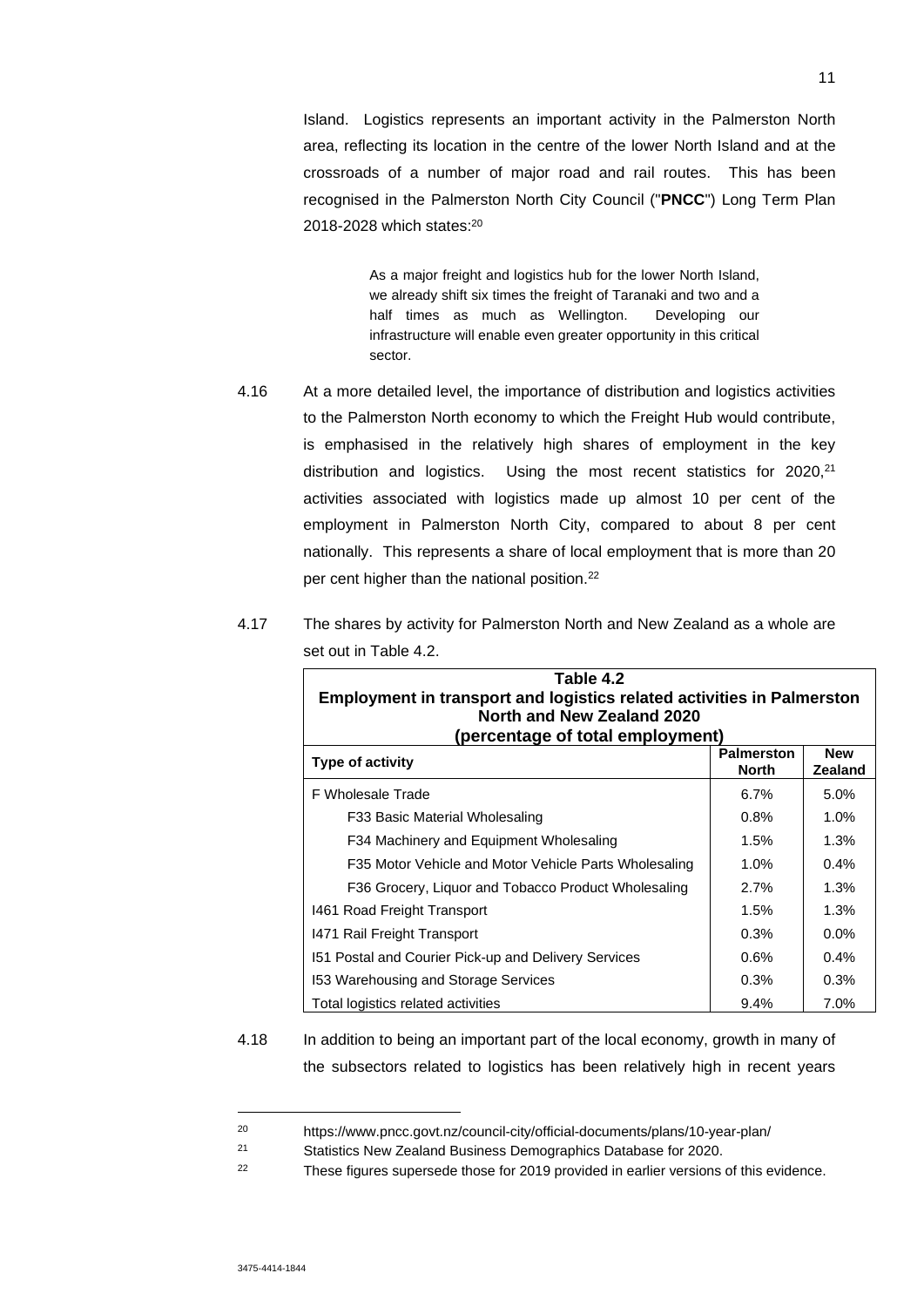with growth in these activities being about higher than for New Zealand as a whole. Growth has been particularly high for the movements associated with groceries and supermarkets, where employment has grown by almost a third since 2015. Improvements affecting distribution and logistics are therefore likely to have a relatively high impact in the Palmerston North area. The growing logistics activities in Palmerston North include distribution centres serving regional and national markets.

- 4.19 As well as the distribution of inbound goods to markets in the lower North Island, the logistics activities in Palmerston North also form part of the supply chains supporting the outbound movements of goods produced in the region. The districts surrounding Palmerston North are important producers of manufactured food products, particularly meat and dairy products. Employment in these sectors accounts for more than 10 per cent of the total for the surrounding areas of Manawatu and Rangitikei, and with a similar level of employment but a smaller proportion of the total workforce in Palmerston North.<sup>23</sup> Much of this output particularly of dairy and meat products is destined for overseas markets and efficient supply chains supporting these movements are therefore important. Rail using the Existing Freight Yard plays an important role in the movement of these products and improved services would benefit exporters.
- 4.20 The other important product from the area is logs destined for overseas markets. For this commodity transport, costs can make up a high proportion of the delivered costs at the export port. Minimising these costs is an important factor in achieving an adequate return to the grower and encouraging the longer-term sustainability of the industry with the resulting benefits for carbon capture supporting Central Government's broader climate change objectives.

# **5. EXISTING TRAFFIC AND FORECASTS**

## **Existing freight traffic through the Existing Freight Yard**

## *Introduction*

5.1 The Existing Freight Yard is an important part of the logistics chain in the Palmerston North area and is a centralised distribution centre for freight, providing for:

<sup>23</sup> Statistics New Zealand Business Demographics Database for 2020.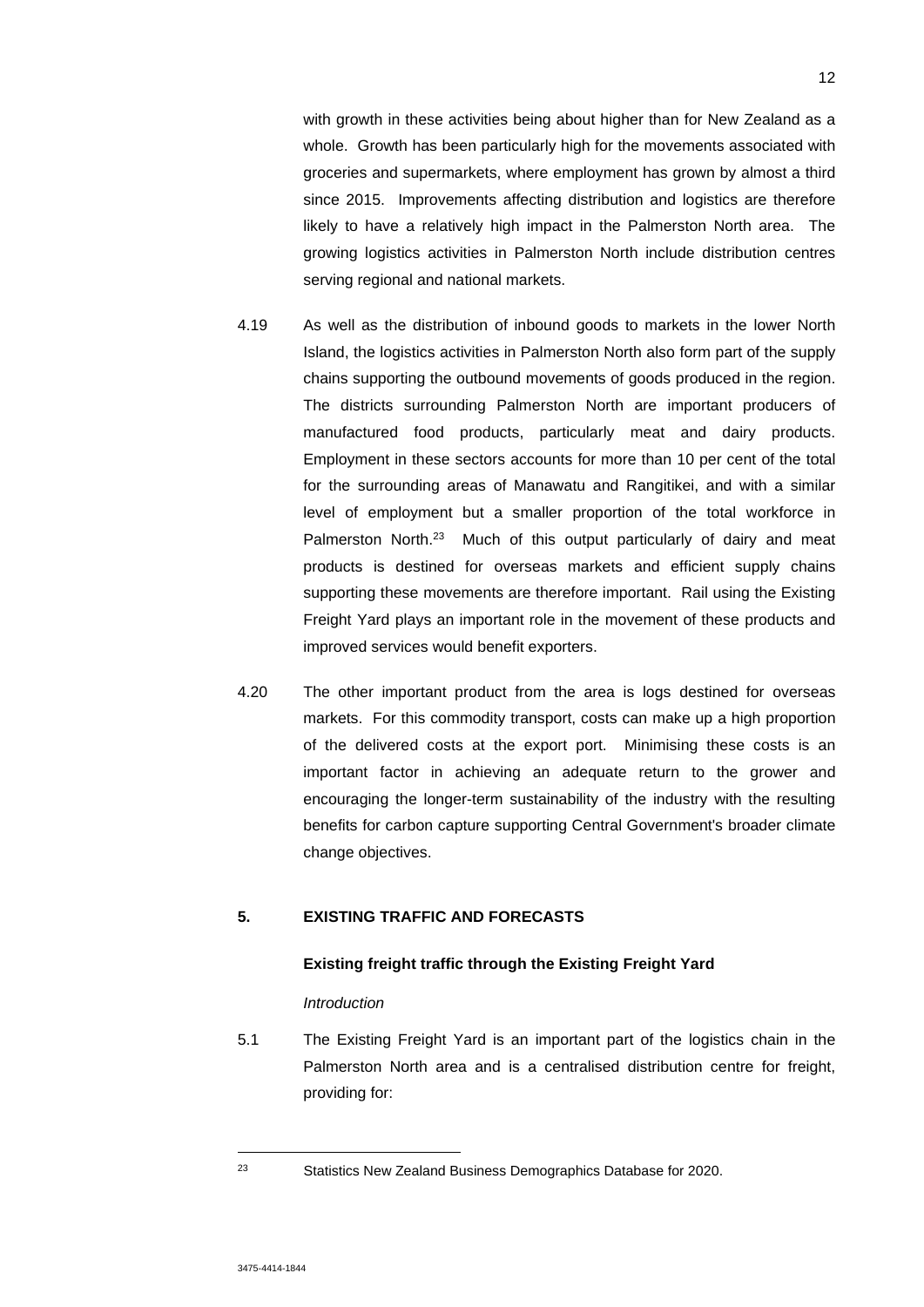- (a) the redistribution of freight travelling from Auckland / Wellington or the South Island to local areas via local rail;
- (b) the distribution of freight to local areas via road; and
- (c) the transfer of goods to rail for commodities produced in the Manawatu-Whanganui region, especially those destined for export.
- 5.2 The inbound movement of goods supports the role of Palmerston North as a major distribution centre for the lower North Island, while the outbound movement of goods primarily supports the movement of the primary products generated in the region for export to overseas markets.
- 5.3 Within the broader area surrounding the Manawatu-Whanganui Region, there is a smaller rail hub at Longburn mainly serving the needs of the industries located adjacent to it and with a focus on milk and dairy products and other chilled or frozen commodities.

## **Goods movements through the Existing Freight Yard**

5.4 The volumes of goods handled at the Existing Freight Yard in 2019 amount to about 0.7 million tonnes, mainly comprising the outward movement of logs and other agricultural products for export and the inward movement of manufactured and retail goods for local and regional distribution. These account for almost all of the total movements inbound and reflect Palmerston North's role as the major distribution centre for the lower North Island with a catchment area stretching as far north as Taranaki and Hawke's Bay. Details of these are set out in Table 5.1 below.

| Table 5.1<br>Main freight flows through the Palmerston North Existing Freight<br>Yard 2018 / 2019<br>(000 net tonnes) |          |         |       |  |  |
|-----------------------------------------------------------------------------------------------------------------------|----------|---------|-------|--|--|
|                                                                                                                       | Outbound | Inbound | Total |  |  |
| Dairy                                                                                                                 | 3.5      | 0.0     | 3.5   |  |  |
| Logs                                                                                                                  | 280.1    | 0.0     | 280.1 |  |  |
| Manufactured<br>and<br>retail items                                                                                   | 35.9     | 303.8   | 339.7 |  |  |
| Meat                                                                                                                  | 31.0     | 0.0     | 31.0  |  |  |
| Other agriculture                                                                                                     | 3.2      | 0.0     | 3.2   |  |  |
| Other                                                                                                                 | 1.7      | 3.1     | 4.8   |  |  |
| Steel and aluminium                                                                                                   | 0.0      | 6.1     | 6.1   |  |  |
| Total<br>355.5<br>313.1<br>668.6                                                                                      |          |         |       |  |  |

5.5 Between 2018 and 2019 the volumes handled through the terminal increased by about  $6 - 7$  per cent, mainly driven by increases in the volumes of the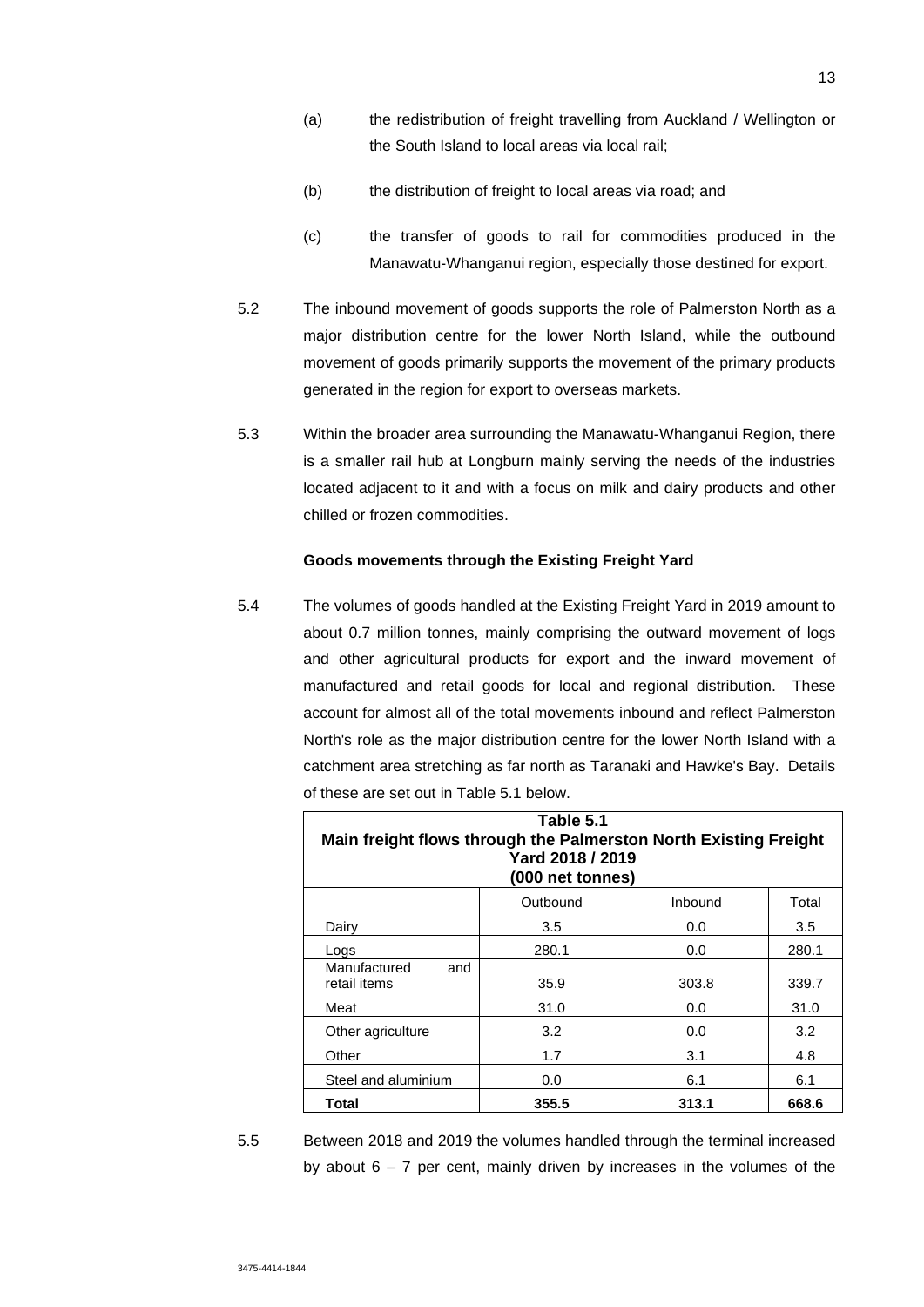major commodities, logs outbound increasing by 10 per cent and manufactured goods inbound increasing by 9 per cent.

#### **Through traffic at the Existing Freight Yard**

- 5.6 As well as handling the transfer of goods between road and rail, the Existing Freight Yard at Palmerston North also handles the marshalling of the wagons passing through the area. In this context, the Existing Freight Yard serves a number of rail traffic flows from the north, south, east and west. The key flows include:
	- (a) Auckland to Wellington and the South Island (and return);
	- (b) Whareroa to Auckland (dairy);
	- (c) Whanganui to Wellington and north;
	- (d) Other traffic to and from New Plymouth;
	- (e) Gathering traffic from nearby stations to ship onwards, especially to the north (Pahiatua, Longburn, Marton);
	- (f) Karioi to Napier (pulp); and
	- (g) Other traffic to and from Napier.
- 5.7 In total, the traffic associated with these through movements (as distinct from the freight transferred between road and rail at the Existing Freight Yard) amounted to about 2.2 million tonnes in 2019, about 13 per cent of the total freight carried by rail across the country.<sup>24</sup> This represents an increase of about 20 per cent over the traffic recorded for 2018. Given the range of destinations served by the through services, improvements to the marshalling for these movements at the Freight Hub and associated reductions in costs would therefore have widespread positive economic impacts over the rail network and its customers across the country.
- 5.8 Combining this with the traffic transferred between road and rail at the Existing Freight Yard, the total rail freight including both through movements and traffic to and from Palmerston North would therefore amount to about 2.8 million tonnes per year.<sup>25</sup>

<sup>&</sup>lt;sup>24</sup> Extracted from confidential data from KiwiRail on freight flows on the rail network.

 $25$  Extracted from confidential data from KiwiRail on freight flows on the rail network.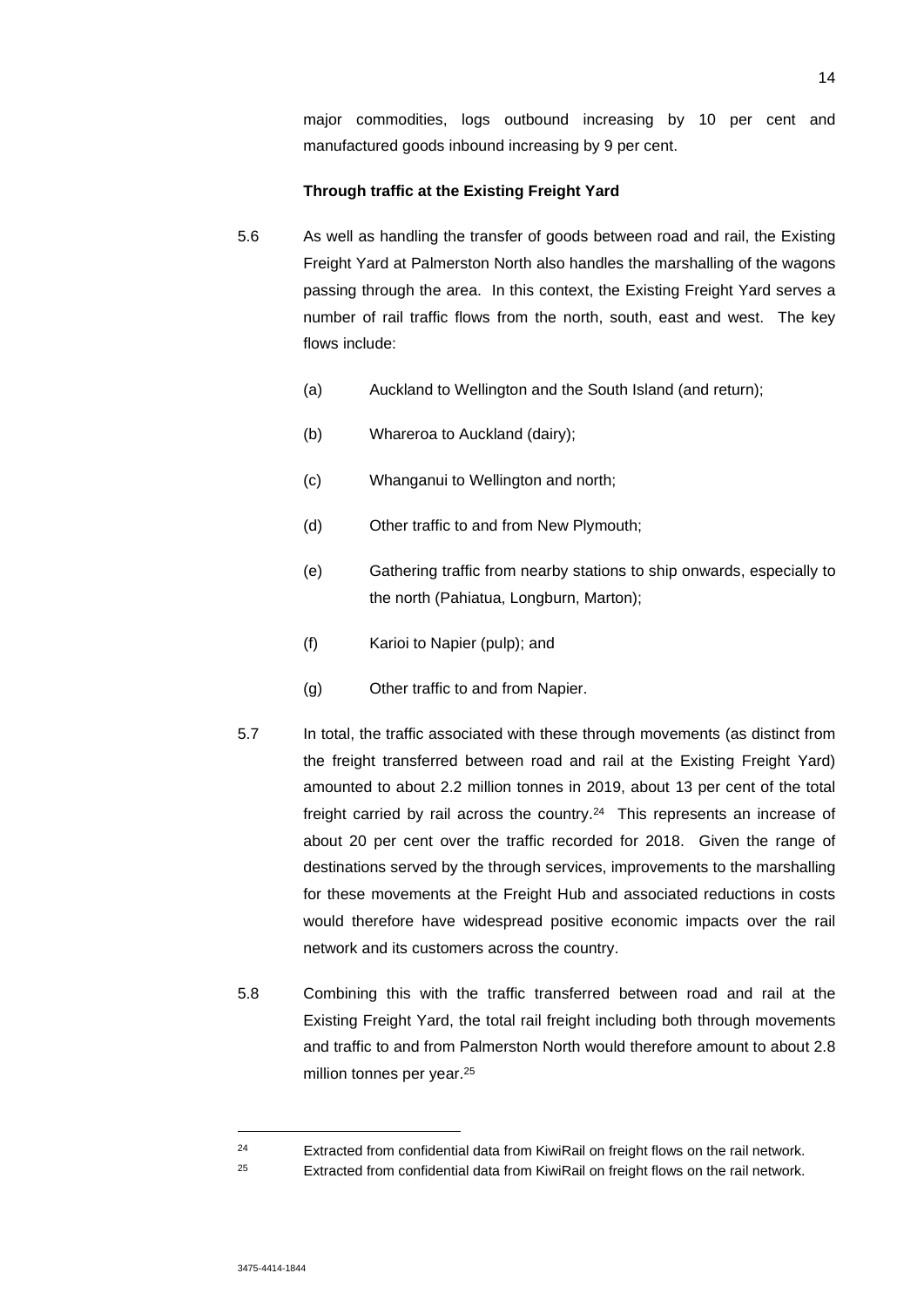5.9 The number of train movements through the Existing Freight Yard amounts to about 12,000 per year in 2018 or about 45 per day. Of these, about 10,000 would start or stop at the Existing Freight Yard. The details of these are set out in the Concept Design Report at Section 5.<sup>26</sup>

# **6. FREIGHT PATTERNS AND FORECASTS**

6.1 The movement of goods through the Existing Freight Yard can usefully be considered within the context of the overall movements of freight both nationally and into and out of the Manawatu-Whanganui region. The forecasts of these provide an indication of the future markets in which rail will be involved, either maintaining or increasing their market share for key commodities.

## **National freight patterns**

- 6.2 The revised National Freight Demand Study from 2017 / 2018 ("**NFDS**")<sup>27</sup> and the use of the associated Ministry of Transport Future Freight Model<sup>28</sup> gives a total growth in national domestic freight movements of about 45 per cent over the period from 2017 / 2018 to 2052 / 2053. These forecasts have been produced subsequent to the earlier estimates that are included in the Master plan for Intermodal Freight Hubs in New Zealand ("**Master Plan**") and now make an allowance for the updated population projections to 2048 available from Statistics New Zealand.<sup>29</sup> The revised NFDS and associated projections based on the Ministry of Transport model forecast a total national freight demand of 411 million tonnes in 2052 / 2053, compared to the earlier Masterplan forecasts of 393 million tonnes in 2050. I note that the Council's economist Mr Vuletich agrees that my forecasts are generally consistent with the outputs of the Ministry of Transport model and NFDS.<sup>30</sup>
- 6.3 However, although the total forecast future freight demand has remained broadly unchanged from that forecast in the Masterplan, there are differences in the growth patterns for the different commodities. In particular there is expected to only be limited growth in primary agricultural products balanced by increased flows of building materials and manufactured goods.

<sup>26</sup> Technical Report A dated 23 October 2020, at page 23.

<sup>&</sup>lt;sup>27</sup> "National Freight Demand Study 2017/18" Ministry of Transport September 2019

<sup>28</sup> https://www.transport.govt.nz/statistics-and-insights/transport-outlook/sheet/updatedfuture-state-model-results.

<sup>29</sup> Statistics New Zealand SubNational Population Projections 2018-2048.

<sup>30</sup> Section 42A Technical Evidence of Shane Vuletich, dated 18 June 2021, at paragraph [90].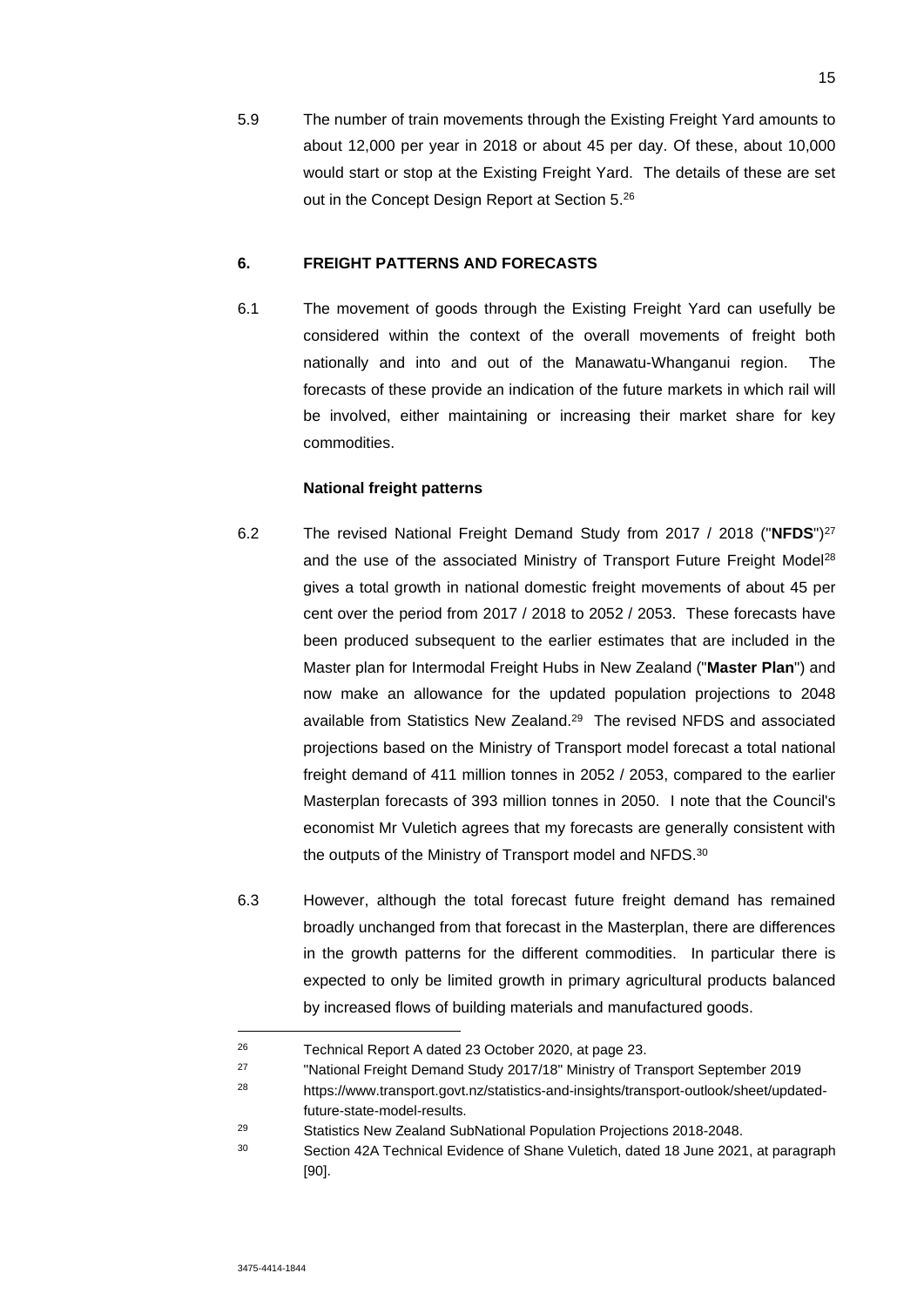- 6.4 While the movements of milk and dairy products are likely to remain broadly constant in volume terms, a major feature of the forecasts is the scale of the log harvest and the extent to which this will be utilised for domestic production. The supply of logs is volatile and fluctuates both in response to the potential availability of trees of a suitable age for felling and to the level of demand and potential pricing on international markets. The forecasts in the NFDS over the longer term are derived from the Wood Availability Forecasts published by Ministry of Primary Industry.<sup>31</sup> These forecasts indicate substantial changes over time reflecting the availability of trees for harvesting and the likely intentions of the forest owners with a substantial decline in the volumes of logs harvested in the decade of the 2040s.
- 6.5 Although the position is expected to improve with increased log harvests over the later 2050s, the forecasts of the total log harvest and the flows of logs for export for 2052 / 2053 are below the levels currently being harvested and transported in New Zealand. Given the volatility of production, there is uncertainty with these forecasts and the levels of output that would arise beyond the forecasting period. Over the longer term, beyond this date, it is likely that with the current measures being supported by the Government with the proposals to plant a billion trees, $32$  the volumes harvested and potentially transported through the Rail Freight Hub in the latter half of the century will increase above the levels predicted for 2052. The expected decline in log traffic to 2052 predicted in the NFDS represents a change from the assumptions in the Masterplan which assumed continued growth in this traffic.
- 6.6 Regional growth forecasts for the Manawatu-Whanganui region have been derived from the Ministry of Transport Future Freight Model<sup>33</sup> now updated to take account of the revised population and regional GDP projections. These have been used to give estimates of the possible changes in the demand for movement through an intermodal freight facility in Palmerston North, whether this is the Existing Freight Yard or the proposed new Freight Hub at Bunnythorpe.

<sup>31</sup> Wood Availability Forecasts for the different regions in New Zealand are available at https://catalogue.data.govt.nz/dataset/wood-availability-forecasts

<sup>32</sup> https://www.mpi.govt.nz/forestry/funding-tree-planting-research/one-billion-treesprogramme/about-the-one-billion-trees-programme/

<sup>33</sup> https://www.transport.govt.nz/statistics-and-insights/transport-outlook/sheet/updatedfuture-state-model-results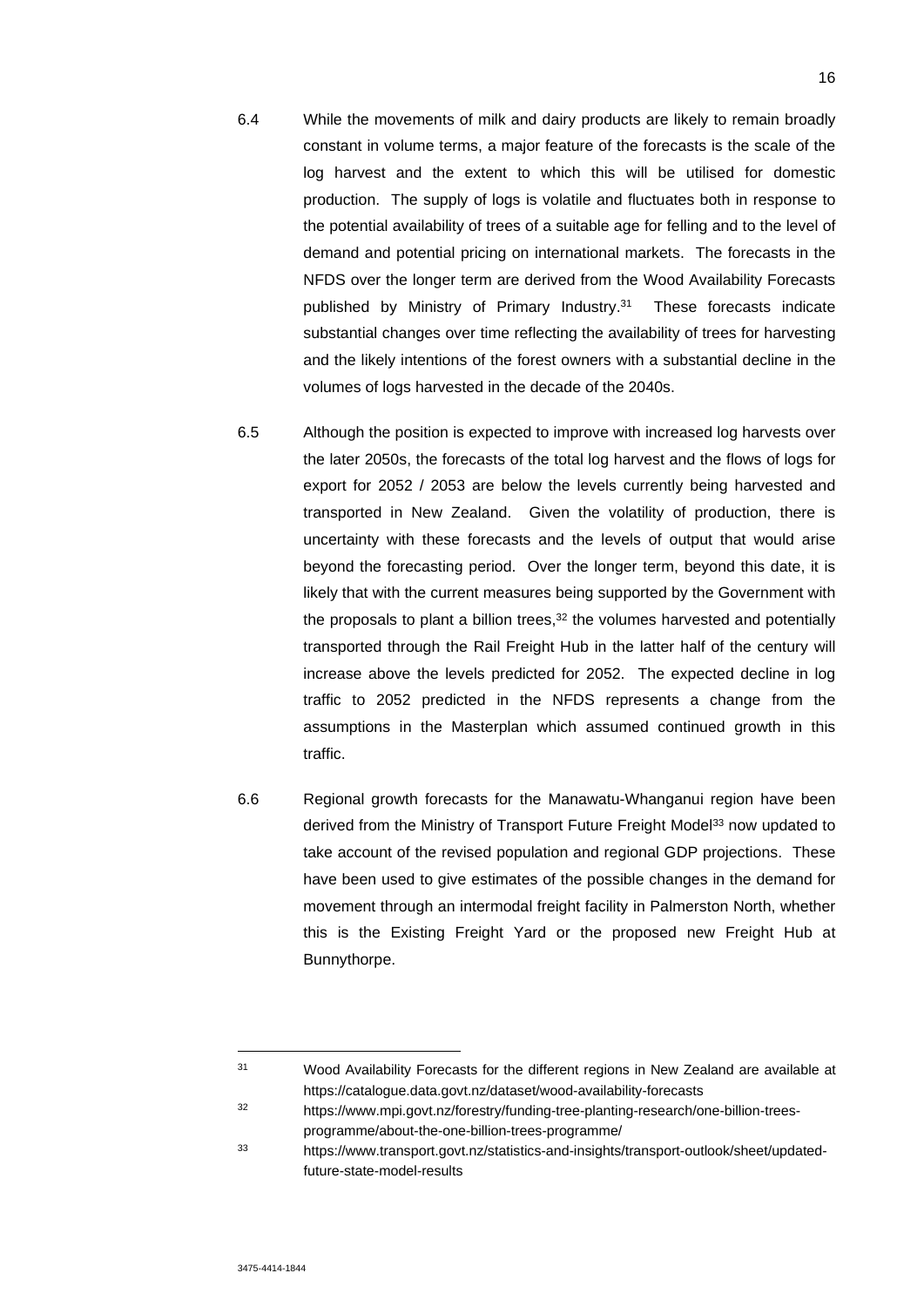# 6.7 The implications of these regional growth figures for the Freight Hub are set out in Table 6.1.<sup>34</sup>

| Table 6.1                                                                                 |          |                  |         |         |                  |         |         |                  |         |
|-------------------------------------------------------------------------------------------|----------|------------------|---------|---------|------------------|---------|---------|------------------|---------|
| Forecast growth in the main freight demands through the main Palmerston North Freight Hub |          |                  |         |         |                  |         |         |                  |         |
| 2018 / 2019 - 205 / 2053                                                                  |          |                  |         |         |                  |         |         |                  |         |
| (000 net tonnes)                                                                          |          |                  |         |         |                  |         |         |                  |         |
|                                                                                           | Outbound |                  |         | Inbound |                  |         | Total   |                  |         |
|                                                                                           | Flow in  | Growth           | Flow in | Flow in | Growth           | Flow in | Flow in | Growth           | Flow in |
|                                                                                           | 2018/    | from 2018 2052 / |         | 2018/   | from 2018 2052 / |         | 2018/   | from 2018 2052 / |         |
|                                                                                           | 2019     | / 2019           | 2053    | 2019    | / 2019           | 2053    | 2019    | / 2019           | 2053    |
| Manufactured                                                                              |          |                  |         |         |                  |         |         |                  |         |
| & retail items                                                                            | 35.9     | 26%              | 45.3    | 303.8   | 44%              | 437.5   | 339.7   | 42%              | 482.7   |
| Other exc logs                                                                            | 39.5     | 1%               | 39.8    | 9.2     | 55%              | 14.3    | 48.7    | 11%              | 54.1    |
| Total exc logs                                                                            | 75.4     | 13%              | 85.1    | 313     | 33%              | 451.8   | 388.4   | 38%              | 536.8   |
| Logs                                                                                      | 280.1    | $-71%$           | 81.3    | 0.0     | NA.              | 0.0     | 280.1   | $-71%$           | 81.3    |
| Total                                                                                     | 355.5    | -53%             | 166.4   | 313.1   | 44%              | 451.8   | 668.6   | -8%              | 618.1   |

- 6.8 For the main containerised and wagon load traffic flows particularly of manufactured and retail goods transported to the distribution centres in Palmerston North, the freight traffic through the Freight Hub is forecast to grow fairly substantially by 2052 / 2053. This largely reflects the increases in population and GDP now forecast for the Manawatu-Whanganui Region with the updates to the earlier population projections by Statistics New Zealand.
- 6.9 The forecasts in Table 6.1 for the Freight Hub assume distribution patterns into and out of the region and the shares of these movements transported by rail similar to those currently in operation. As a result, the forecasts do not take into account changes in these patterns that might happen over time and changes in the shares of the markets which might be captured by rail (for example, as a result of moves by the Government to address climate change), especially with an improved facility. The provision of improved intermodal logistics provided by the new Freight Hub could provide an opportunity for improving rail's competitive advantage, increasing the share of rail in the markets it is already serving, and also possibly expanding into new markets. This expansion into new markets could be particularly important for the rapidly growing movement of building materials identified above. For these commodities the flows into the region are forecast to increase by up to 90 per cent up to 2052 generated by the increases in population and

<sup>34</sup> Consultants analysis using Ministry of Transport Freight Futures model https://www.transport.govt.nz/statistics-and-insights/transport-outlook/sheet/updatedfuture-state-model-results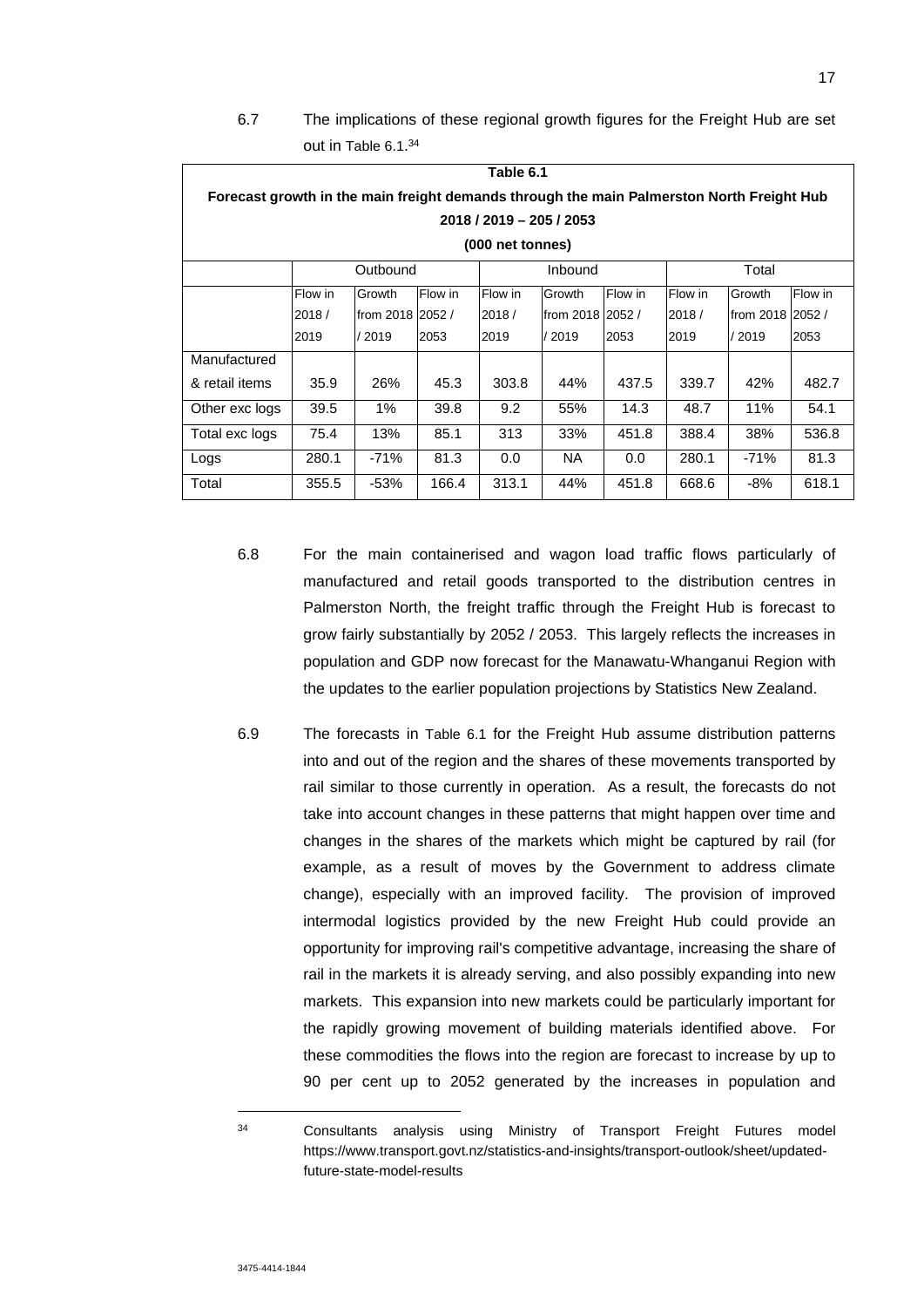economic activity now forecast for the Manawatu-Whanganui region. While these are not carried to any significant extent into the region at present they are moved by rail in other areas. This would increase the volumes of commodities travelling by rail through Palmerston North and help in the achievement of both KiwiRail and the Central Government's objectives for the development of more sustainable transport outcomes. The forecasts in Table 6.1 may therefore be conservative.

## **7. ASSESSMENT OF ECONOMIC EFFECTS**

#### **Scope of the analysis**

- 7.1 The economic effects on the community arise where the Freight Hub would impact the level of employment and economic activity in the Palmerston North area. In addition to these more local economic impacts on the community in Palmerston North and the surrounding area, there are also wider national economic impacts that would arise from the construction of the new Freight Hub and associated activities. These include improvements to the general competitiveness of rail relative to road, encouraging a shift in the modes used to transport freight and contributions to the Central Government's environmental and sustainability objectives.<sup>35</sup>
- 7.2 While I have assessed some of the economic impacts in monetary terms, this is generally only indicative. While recognising that these broad impacts would exist, the main focus of my assessments and evidence has been on the particular economic development effects in the Palmerston North area although some consideration has been made of the direct benefits over the wider areas served by trains using the Freight Hub. Further discussion of the wider economic benefits of the Freight Hub is included in the evidence of Mr Colegrave.<sup>36</sup>

## **Categories of impacts**

7.3 The factors considered when assessing the economic development impacts of the Freight Hub comprise:

 $35$  These are not easy to quantify comprehensively for the Freight Hub since in many cases the effects rely on the actions of third parties, which are uncertain.

<sup>36</sup> Evidence of Fraser Colegrave, dated 9 July 2021, at Section 4.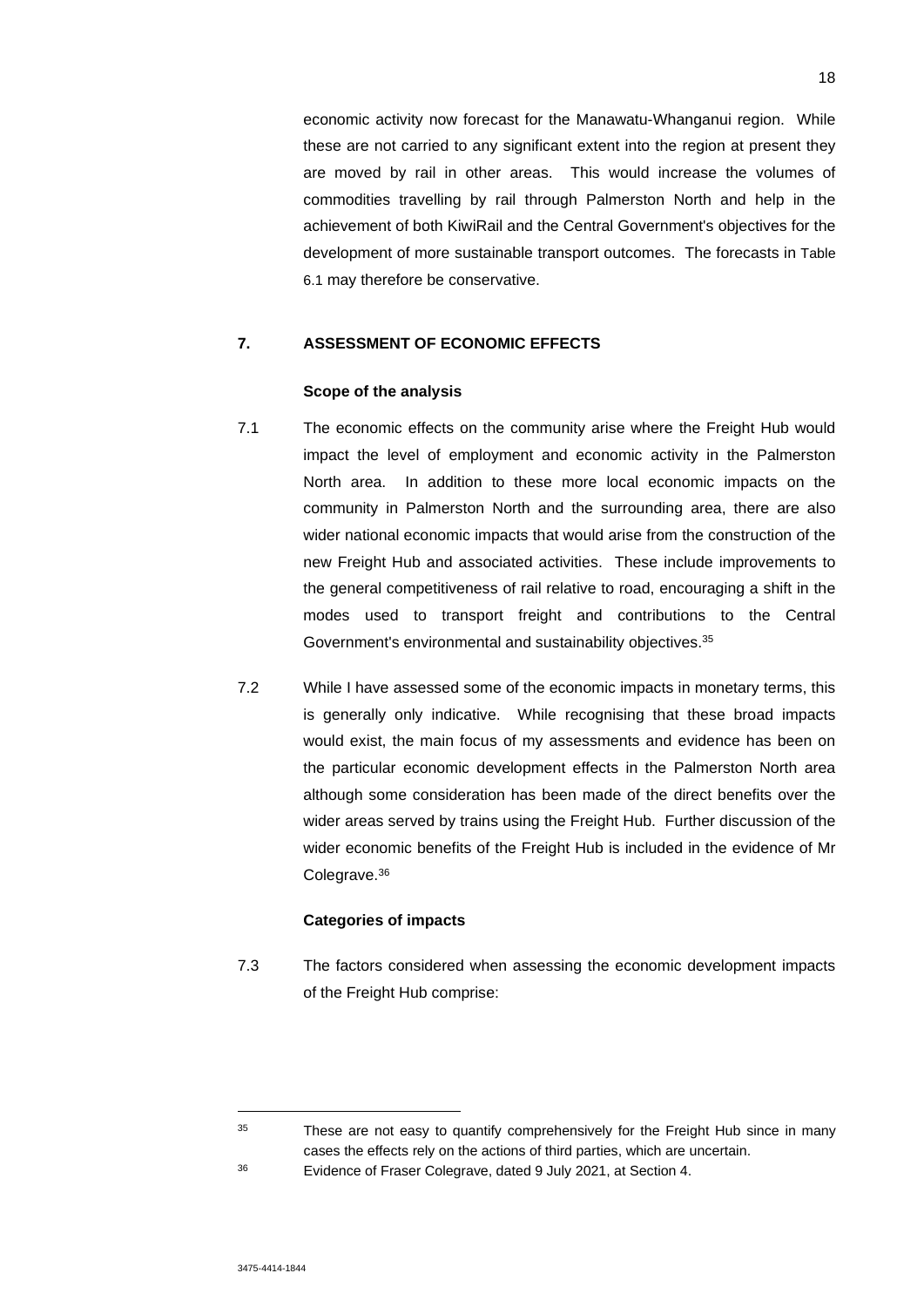- (b) impacts associated with freeing up the land currently occupied by the Existing Freight Yard;
- (c) potential for new development in the vicinity of the Freight Hub;
- (d) impacts on local businesses including those located in the NEIZ;
- (e) access to the workforce;
- (f) impacts on access to existing businesses in the vicinity of the Freight Hub;
- (g) impacts on Bunnythorpe; and
- (h) an assessment of the benefits from the cost savings and forecast transfer of traffic to rail for areas other than Palmerston North.

## **Impacts for existing users in the Palmerston North area**

#### *Increase in cost efficiencies and competitiveness*

7.4 The new Freight Hub will improve the efficiency of the location of the Freight Hub ("**Site**") handling of freight during intermodal traffic transfer to or from rail at the Site and will help overcome emerging capacity issues with the Existing Freight Yard as the demands increase over time with the growth of the local economy. Capacity of the Existing Freight Yard is expected to be reached by 2030. This is illustrated in Figure 1, showing the growing shortage of capacity as the demand grows over time.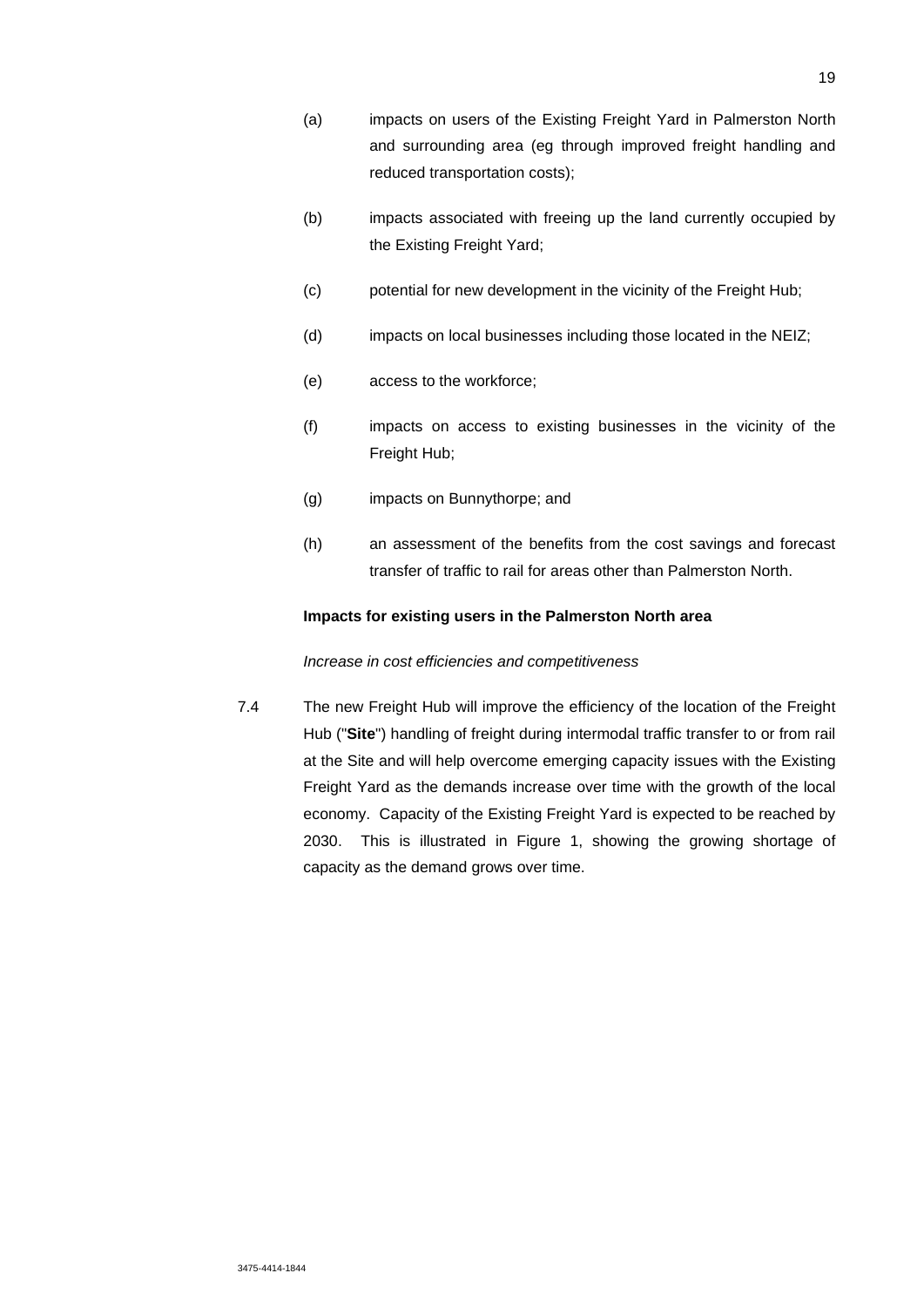

- 7.5 The Freight Hub will also provide for the handling of longer trains to, from or passing through the Site, which will in general improve the costs and quality of the rail services. These positive effects will encourage a modal shift resulting in more freight being transported by rail (rather than by road) giving wider community benefits The effects of these two elements are considered below in paragraphs 7.10.
- 7.6 As set out in Section 4 of my evidence, the Freight Hub aligns with a number of national and local strategies. This alignment is likely to ensure that the development of the Freight Hub and associated activities will be supported by the local authorities in the area. In turn this will help to ensure that the best use is made of the asset supporting its role in regional development in Palmerston North and the surrounding area.
- 7.7 Other complementary measures to increase the use of rail and enhance the role of the Freight Hub include steps to improve track capacity. The provision of additional capacity to allow the more efficient operation and dispatch of freight trains in the Auckland area will help meet the timing requirements of services to the south. These would be supplemented by the purchase of new rolling stock to replace and augment the existing fleet. I note that a number of other improvements to the national network are already underway, as outlined in the evidence of Mr Moyle.<sup>37</sup>

<sup>37</sup> Evidence of Todd Moyle, dated 9 July 2021.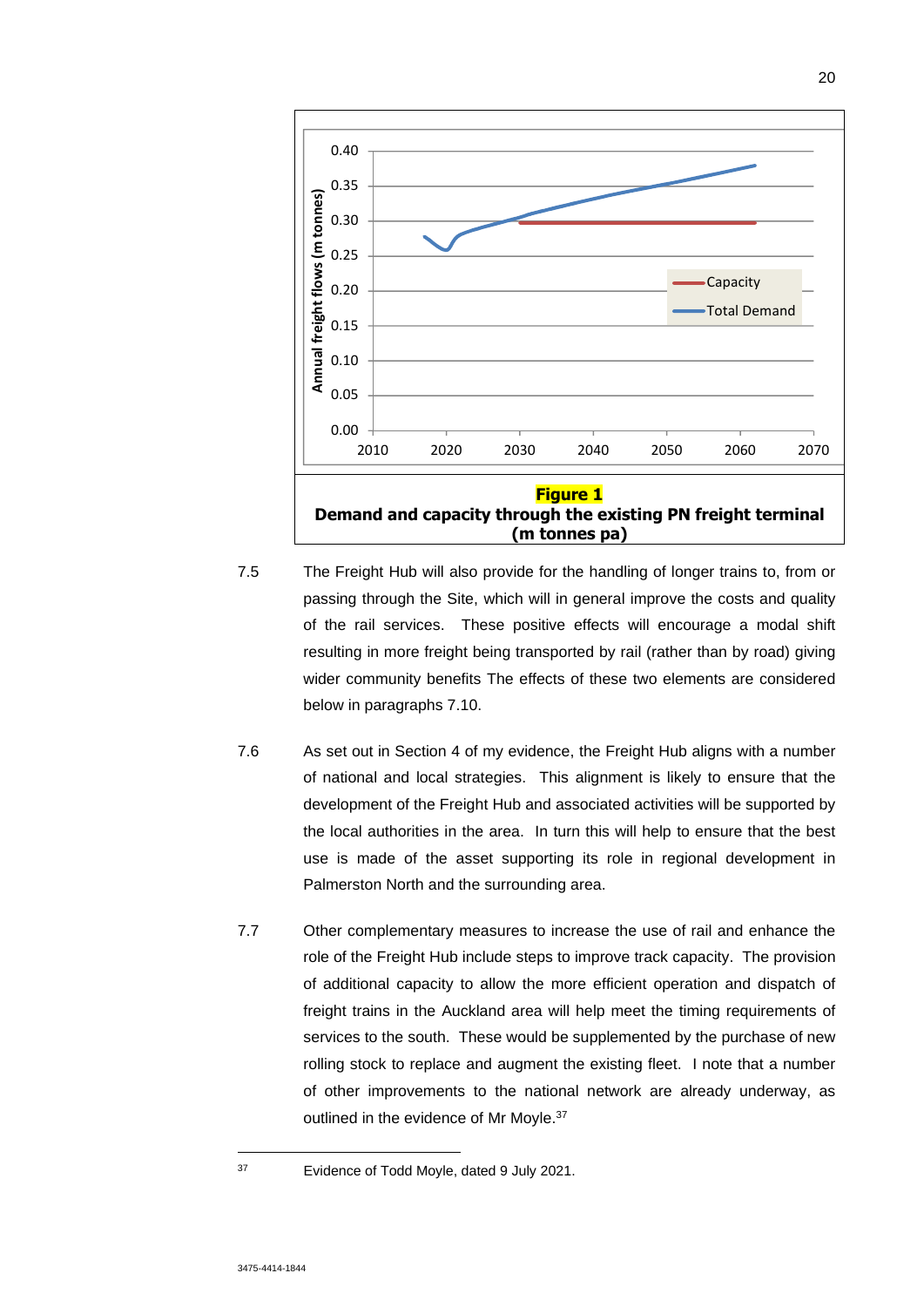- 7.8 The efficiency impacts of the freight being handled on a larger site (compared with the site for the Existing Freight Yard), The Freight Hub will provide benefits from:
	- (a) improved facilities for marshalling trains allowing the introduction of trains of up to 1500 m in length for the route between Palmerston North and Auckland compared to the current maximum of 900 m;
	- (b) improved and expanded handling facilities for goods transferring between road and rail for unitised cargos (either in standard export containers or in lighter intermodal units for the domestic market) overcoming constraints that are likely to arise with the continued growth of this traffic; and
	- (c) improved handling facilities for other products such as logs.
- 7.9 As a result of these improved handling facilities, the efficiency of the supply chain for goods moved in and out of Palmerston North will be improved, thereby reducing the costs of transport and improving the reliability of the rail service provided to users in the area. The benefits arising would accrue both in respect of freight movements to and from Palmerston North and also more generally for traffic on the key routes linking the upper North Island with the rest of New Zealand to the south. This would result in benefits to existing rail users and also by making rail more attractive, should attract freight traffic from travelling by road with the consequent environmental, crash reduction and congestion benefits.
- 7.10 I have undertaken a quantitative assessment of the benefits of the Freight Hub to reflect two of the main impacts of the Freight Hub.<sup>38</sup> These take into account the recently revised Statistics New Zealand projections of regional population growth and are therefore slightly higher than those set out in my earlier S92 responses. The two main impacts considered are:
	- (a) the provision of additional capacity for container handling; and
	- (b) the ability to handle trains longer than the current maximum length of 900 m.

<sup>&</sup>lt;sup>38</sup> An initial assessment of quantified benefits was made in KiwiRail's First Section 92 Response dated 15 February 2021. Following further analysis and information from KiwiRail the results were updated in KiwiRail's Third Section 92 Response dated 28 May 2021. These have subsequently been revised further to incorporate new regional population projections from Statistics New Zealand. As a result the estimates of the benefits have changed from those set out earlier in my technical assessment.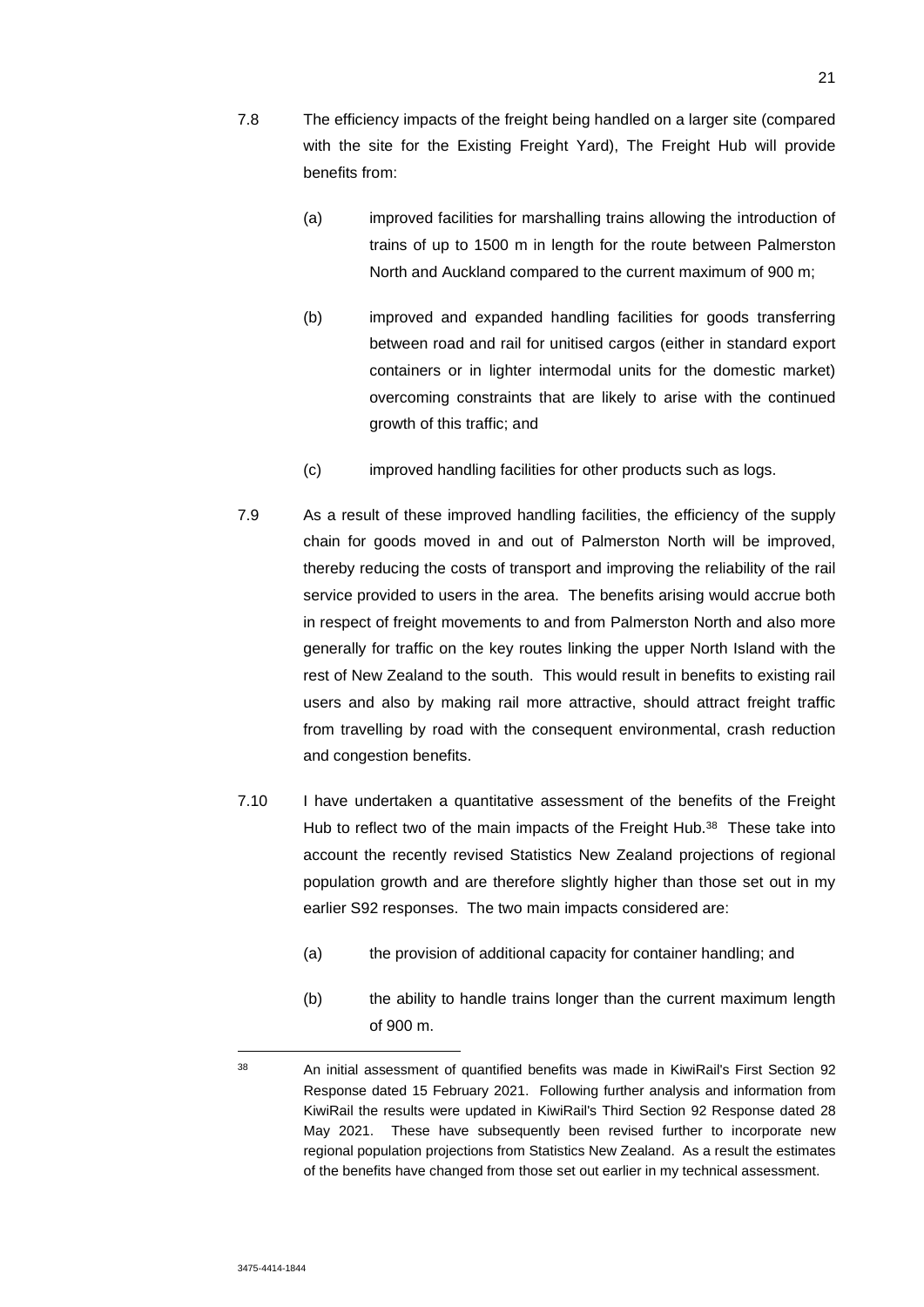- 7.11 In summary:
	- (a) The cost savings to users with the additional capacity at the freight terminal have been estimated on the basis of the additional costs that users wishing to use rail would face if they were forced to use the more expensive alternative of movement by road. These benefits to users are estimated to increase from about \$0.4 million in 2032 to \$2.5 million by 2062. The associated social and environmental benefits from the reduction of emissions and reduced crash and congestion costs would grow from about \$0.3 million in 2032 to \$1.5 million in 2062.
	- (b) The introduction of longer trains would allow savings in the operating costs associated with the movement of freight since trains can benefit from economies of scale as they get heavier. Because the additional amount that can be carried on an individual wagon is effectively constrained by the loading gauge and axle weight limits this means that the way to make trains heavier and achieve the economies of scale is to make them longer and increase train lengths from the current de facto limit of 900 m.
	- (c) A detailed analysis has been undertaken which has considered the potential savings possible both in the terms of fuel costs and in the costs of drivers. This looked at evidence from overseas, particularly in relation to the fuel cost savings which could be up to 18 per cent. Taking into account this and other costs it was concluded that cost savings in the region of 9 – 12 per cent should be achievable.<sup>39</sup> The reduction in costs would not only benefit existing users but by making rail more attractive in relation to road would therefore result in some diversion of road traffic. Standard values from the MBCM have been used to assess the extent of this diversion.<sup>40</sup> In total these benefits are estimated to amount to about \$13 million in 2032 growing to about \$18 million by 2062.
- 7.12 Over a 60-year evaluation period for the Freight Hub, the benefits from the additional container handling capacity and use of longer trains from the outset are estimated to amount to about \$1.3 billion in total or about \$420 million NPV if discounted to the start of the project at the standard discount

<sup>39</sup> Further details of this have been set out in answer to question 2 in the Third Section 92 Response.

<sup>40</sup> MBCM Table 90.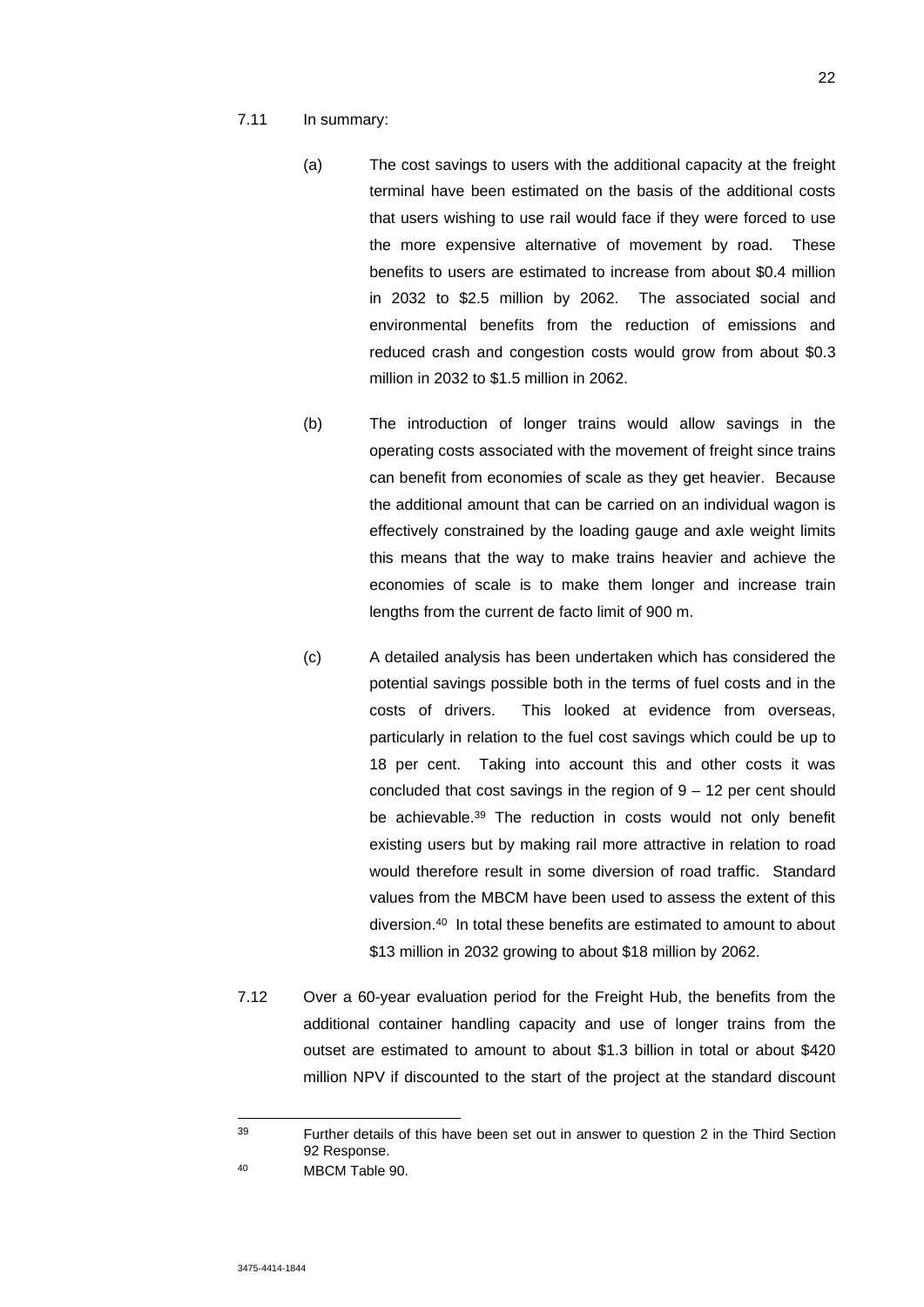rate of 4 per cent. These benefits do not take into account any measures by the Central Government or other agencies to encourage the use of rail further to help meet wider environmental and social objectives, such as addressing climate change. Of these, the direct benefits to Palmerston North traffic would amount to about 20 per cent and the benefits to the wider community from reduced environmental, crash and congestion costs would amount to about 40 per cent of the total.

- 7.13 While my analysis shows that additional capacity will be required to handle the forecast container movements after 2030, the timing of the introduction of longer trains is less certain. In practice, longer trains are likely to be introduced gradually over time. My analysis has shown that the sooner 1500 m trains are implemented the greater the economic benefits, but there are clear economic benefits from enabling trains that are longer than 900 m from 2030 onwards. The Council agrees that the need for the Freight Hub to provide for up to 1500 m trains has been demonstrated, even though the exact timing of the introduction of 1500 m trains to the rail network is uncertain.<sup>41</sup>
- 7.14 The direct benefits to Palmerston North freight traffic would include lower costs of transport movements to and from key markets. These savings would provide secondary opportunities and benefits to those sending goods through or for intermodal transfer at the Freight Hub or supporting these activities. This would also enhance the position of Palmerston North as a key distribution hub serving the lower North Island. This is likely to be reflected in increases in economic activities as industries using the Freight Hub respond to the reduced costs of transporting goods, either by achieving higher returns on their base output or using the opportunities arising from reduced transport costs to expand their activities.
- 7.15 The Freight Hub is also likely to provide opportunities for the local road haulage industry delivering these products to customers in the catchment area of the Freight Hub. There may be some reduced opportunities for longer distance road freight supplying the area from outside, particularly from Auckland, as some of this traffic is attracted to rail, although with the growth expected in the overall market for the movement of goods, it is likely that both road and rail freight movements would grow.

<sup>41</sup> Section 42A Report, dated 18 June 2021, at paragraph [797].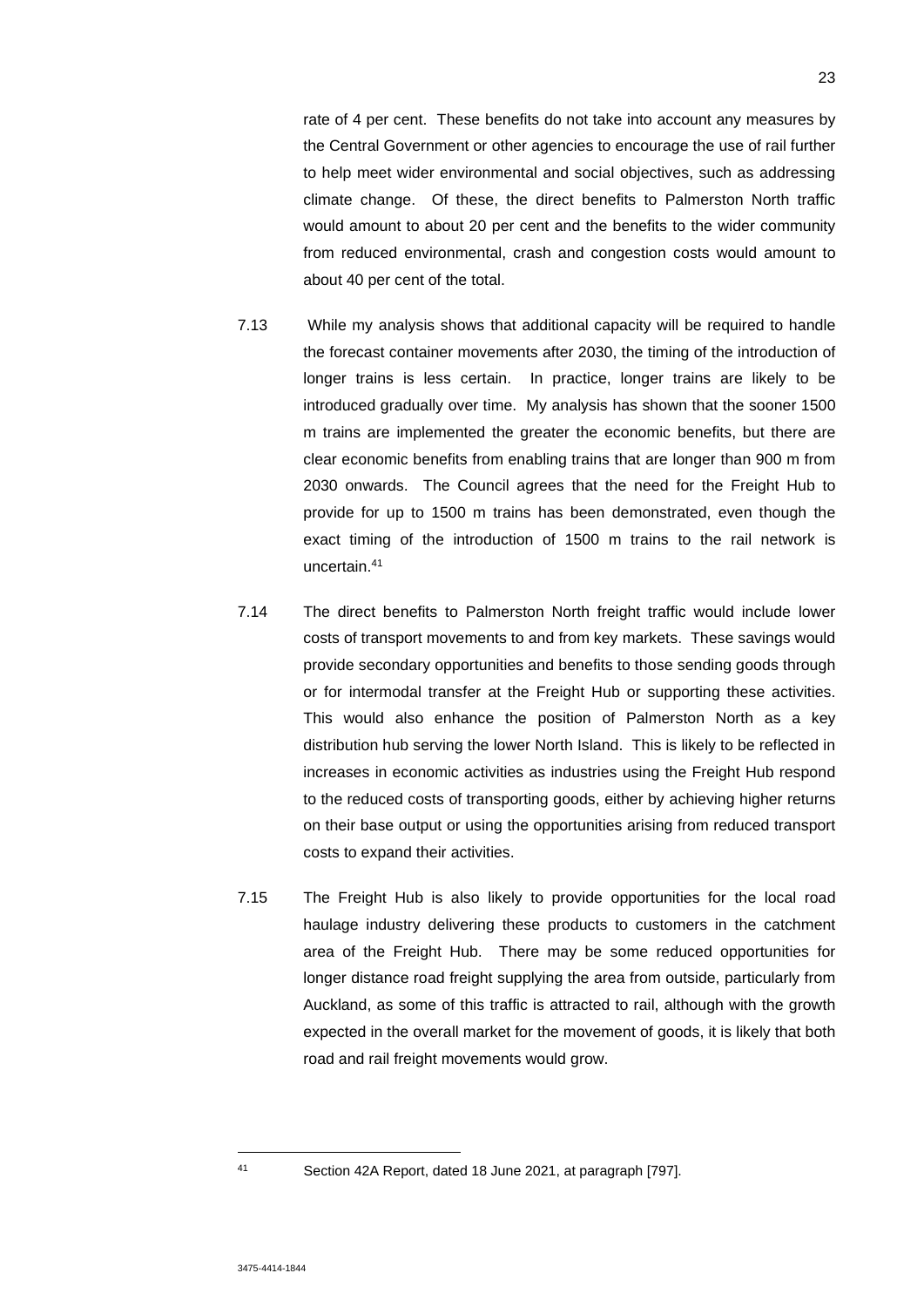- 7.16 In a series of interviews in Palmerston North with large freight generating companies in which I participated, $42$  one of the major freight forwarding companies indicated that they would probably relocate their business to be within the Freight Hub to gain the advantage of direct rail access into their premises. I consider it is likely that other similar businesses would take a similar approach. There would also be advantages for activities associated with the movements of goods located in the NEIZ adjacent to the Freight Hub. Based on current users, this would include the major distribution centres for Foodstuffs and the proposed development by Countdown in Alderson Drive. The Freight Hub would also be reasonably accessible to the other distribution centres located along Tremaine Avenue and in Kelvin Grove and the presence of the Freight Hub is likely to attract other users to the NEIZ.
- 7.17 The improvements in freight services from the Freight Hub and more efficient supply chains for businesses located in the catchment area of the Freight Hub would also support local producing industries with a focus on export markets. This would be particularly important for those in the manufacture of food products, an activity which is important in the economies of Palmerston North and the surrounding areas.
- 7.18 The location of the Freight Hub further away from the existing activities in the city centre could have some adverse impacts on support activities based in the existing urban area that would be at a greater distance from their customers. Analysis of the outputs of the traffic model<sup>43</sup> has indicated that increases in travel distances and travel times are forecast to rise. The effect of this is however likely to be small and is likely diminish over time if the Freight Hub develops a sufficient level of activity to support the relocation of these activities to the Freight Hub or to a site adjacent to the Freight Hub.

## **Impacts associated with freeing up the Existing Freight Yard**

7.19 While there are no firm plans for the redevelopment of the Existing Freight Yard, potential development options would be constrained by the site being between the NIMT and Tremaine Avenue, a busy main road and by the potential contamination of the site which has been in use as a rail yard since

<sup>42</sup> A series of interviews was conducted with key firms in the freight and logistics sectors in Palmerston North in August 2019. This included freight forwarders, transport and distribution companies and manufacturers of goods.

<sup>&</sup>lt;sup>43</sup> The PNCC traffic model was used to analyse the traffic effects of the relocation of the rail freight hub to Bunnythorpe. This is described in detail in the Evidence of Mark Georgeson, dated 9 July 2021.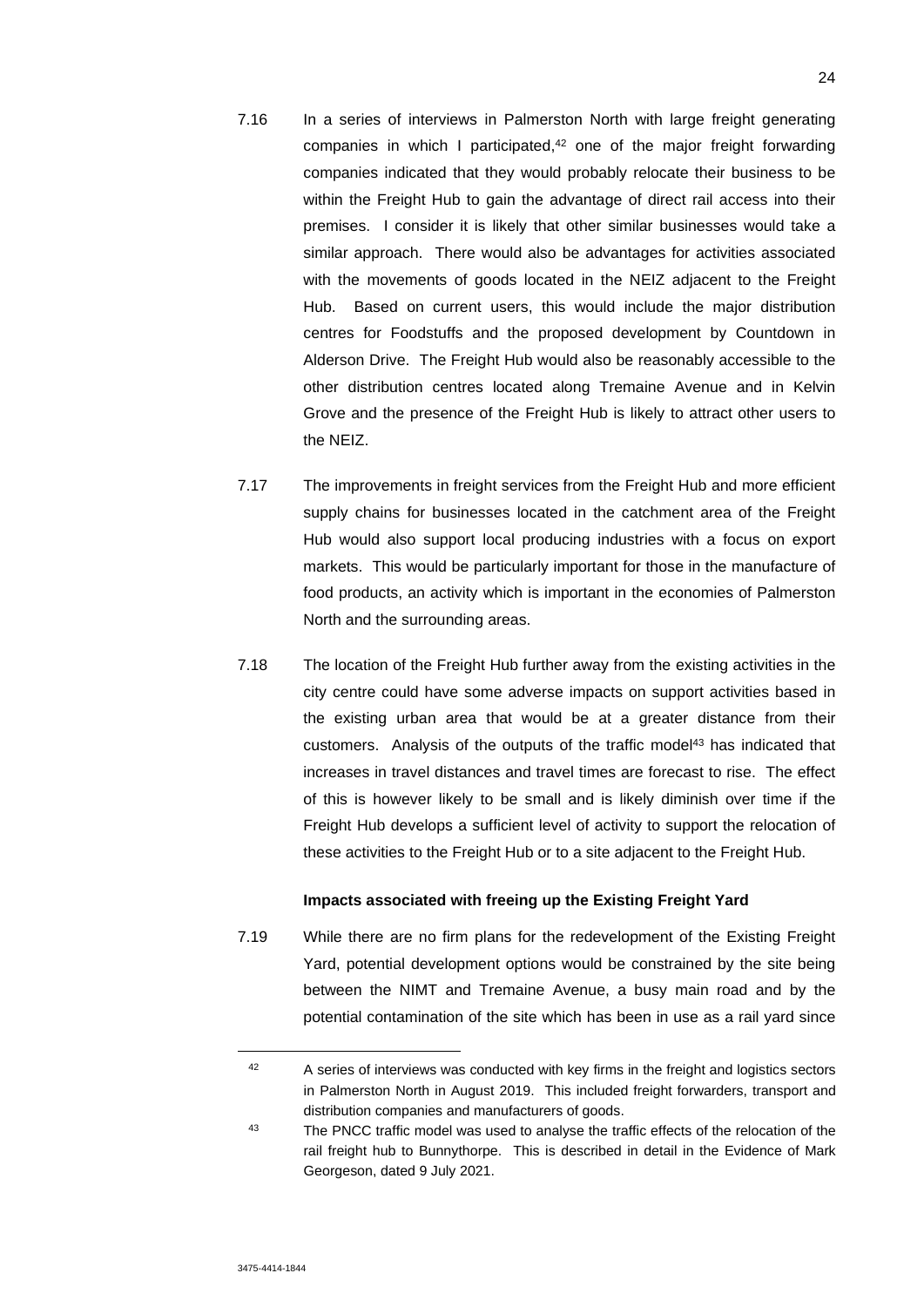the 1960s. As a result, I consider that the site would likely be suitable for a range of light industry and commercial activities. This aligns with the current zoning of the site. My analysis has shown that the 20 ha site could typically support up to 250–500 workers.

7.20 On the basis of average figures for the area, these workers could contribute up to \$50 m per year to the GDP of Palmerston North. The broader impacts of freeing up the land at the Existing Freight Yard are discussed in Mr Colegrave's evidence.<sup>44</sup>

## **Potential for new development in the vicinity of the Freight Hub**

- 7.21 I have undertaken a qualitative assessment of the potential for new development in the vicinity of the Freight Hub. My analysis shows that the scale of activities potentially locating in the Freight Hub and the areas immediately surrounding could provide a critical mass for specialist suppliers in handling and logistics. This will encourage the relocation or new development of facilities to support these activities, with consequent increases in output and employment. The NEIZ zoning is suitable for industrial and commercial development and would provide opportunities to accommodate any new or relocated activities, allowing these to gain the benefits from the Freight Hub.
- 7.22 The use of NEIZ land for the Freight Hub means that less space would be available to be used by other businesses wishing to relocate to the area. However, Mr Colegrave's evidence is that the loss of some of the NEIZ land would be, at least partially offset by the release of the land occupied by the Existing Freight Yard.<sup>45</sup> In my view, the Freight Hub may also provide the opportunity for some businesses that would have otherwise located in the NEIZ outside the Freight Hub to take up opportunities within the Freight Hub itself.
- 7.23 Following on from my analysis above, the economic benefits arising from the potential for the Freight Hub to attract new businesses to the area include:
	- (a) the impacts of increased employment for those living in Palmerston North and the areas to the north in the Manawatu district, particularly in Bunnythorpe and Feilding; and

<sup>44</sup> Evidence of Fraser Colegrave, dated 9 July 2021, at Section 4.

<sup>45</sup> Evidence of Fraser Colegrave, dated 9 July 2021, at Section 4.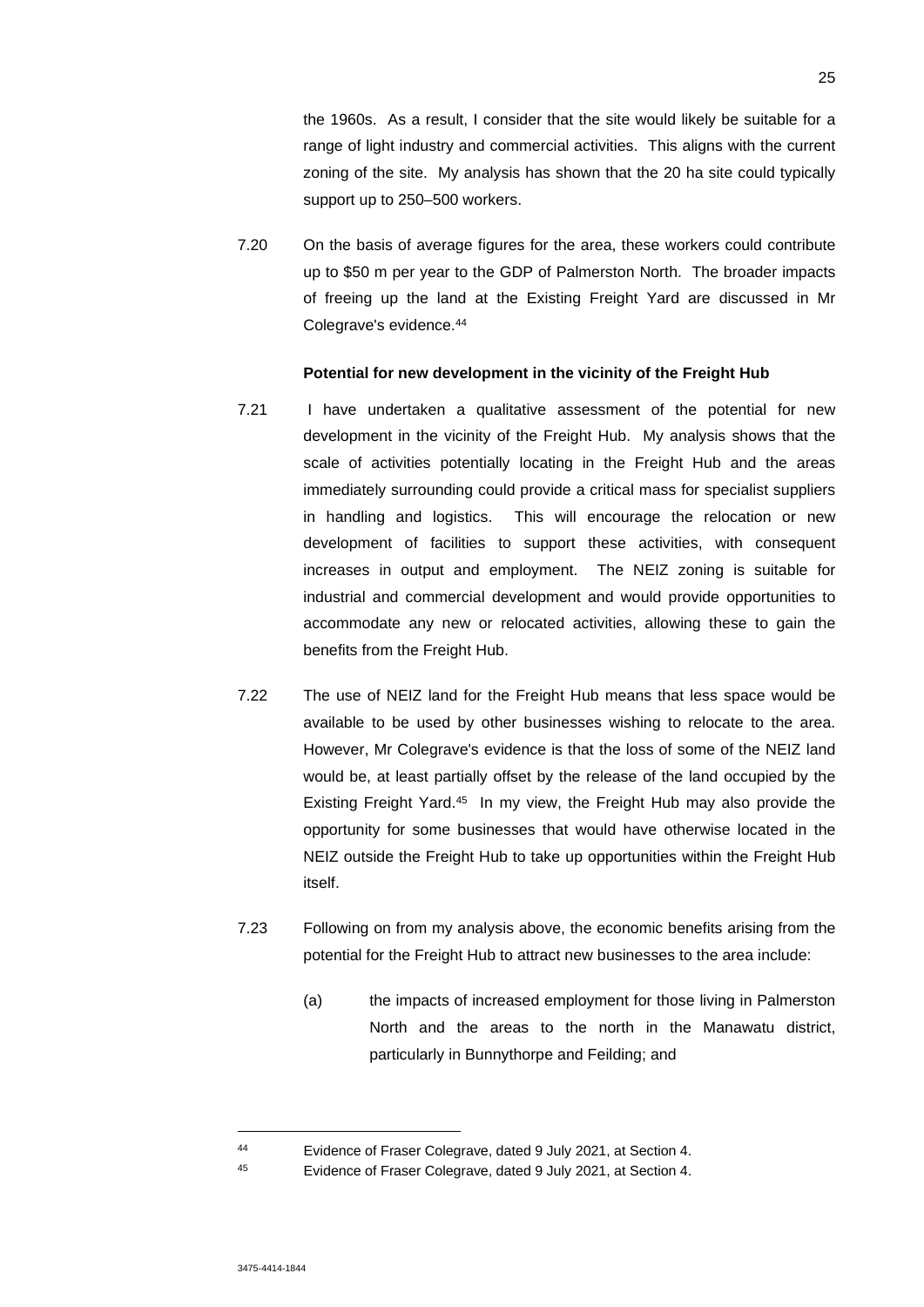(b) the benefits from a more integrated industrial structure with more support facilities located within or adjacent to the Freight Hub, potentially reducing the costs or increasing the attractiveness of business. These might include provision of specialist industrial services such as equipment supply and repair and other activities providing services to the workers in the Freight Hub.

#### **Impacts on local businesses including those in the NEIZ**

- 7.24 The employment in the Freight Hub of approximately 1000 or more workers over the long term and any further expansion of logistics activities in the NEIZ would provide opportunities for other businesses to relocate to the area to support the increased growth. These could range from the provision of specialist support services to support the businesses in the area (especially for the logistics industry), to the provision of activities in the area to service the social needs of those working in the area (such as cafes, childcare, and other personal services).
- 7.25 As an example of the effect that might be achieved, the breakdown of employment by industry in the existing NEIZ / Palmerston North Airport zone has been compared with that for the more developed Tremaine Avenue area. In total, service activities in the Tremaine Avenue area account for about 28 per cent of total employment in the area, compared to just 4 per cent in the existing NEIZ/Palmerston North airport area. This demonstrates the potential for the development of these types of activities from employment generated by Freight Hub and from activities subsequently attracted to the NEIZ.
- 7.26 In addition to the new market opportunities discussed above, there would also be changes in the general accessibility to their markets and suppliers for businesses located in the NEIZ. For firms sending or receiving goods by rail there would be better connections with the intermodal facilities in the Freight Hub. At present, the distance to the Existing Rail Yard on Tremaine Avenue for firms located in the NEIZ is about 5 kms, involving travel through busy urban roads particularly along Tremaine Avenue itself. These travel distances would be much shorter as a result of the development of the Freight Hub resulting in reductions in travel times and the overall costs of movement.
- 7.27 Accessibility from the NEIZ to other destinations within the Palmerston North area would on balance improve slightly with a reduction of average heavy vehicle costs in the interpeak period (when most journeys are undertaken) of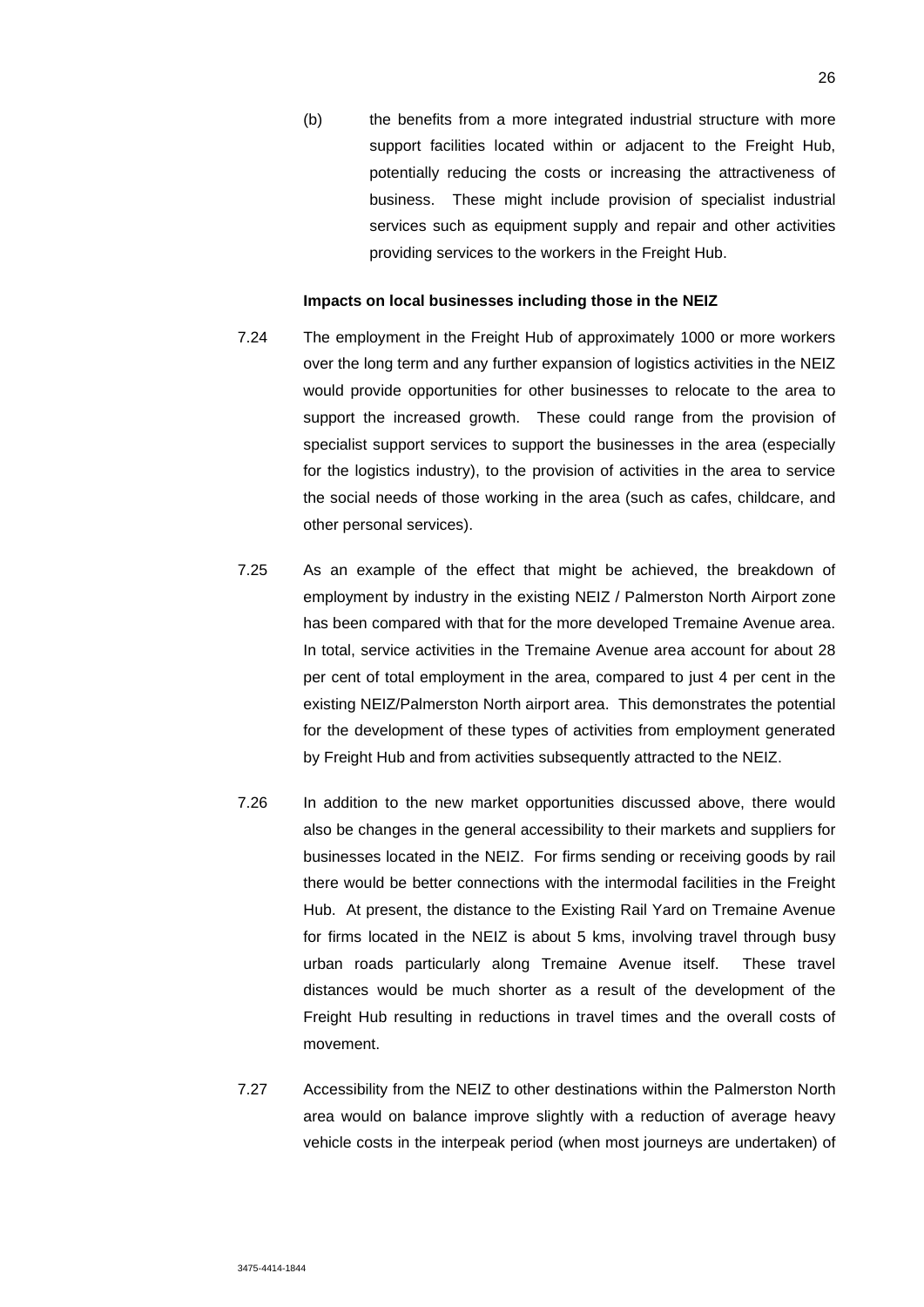about 7 per cent, again improving the attractiveness of the area to serve the city as a whole, particularly the main urban area to the south and west.

7.28 The detailed pattern of changes in the estimated travel costs for heavy vehicles is set out in Figure 2 below.46 This shows savings for journeys connecting to the main urban area to the south and west of the NEIZ, although with some increases in costs to the areas to the east and north.



## **Access to the workforce**

7.29 The proposed Freight Hub lies at a greater distance from the existing residential areas of the workforce in Palmerston North. This will potentially

<sup>46</sup> This is based on an analysis of the position derived from the PNCC traffic model for 2051 comparing the travel time and distance differences for the fully built out 'with Freight Hub' and 'without Freight Hub' scenarios. As discussed in the transport First Section 92 Response dated 15 February 2021, in response to question 117 this contains the effect on the time taken for a particular trip once the Freight Hub is in place. The analysis in Figure 3 also includes changes in the distances travelled forecast by the model reflecting the closure of Railway Road and the provision of a perimeter route round the Freight Hub. The travel time and distance changes have then been evaluated using the parameters set out in the NZTA / Waka Kotahi MBCM to determine the impact on the total travel costs.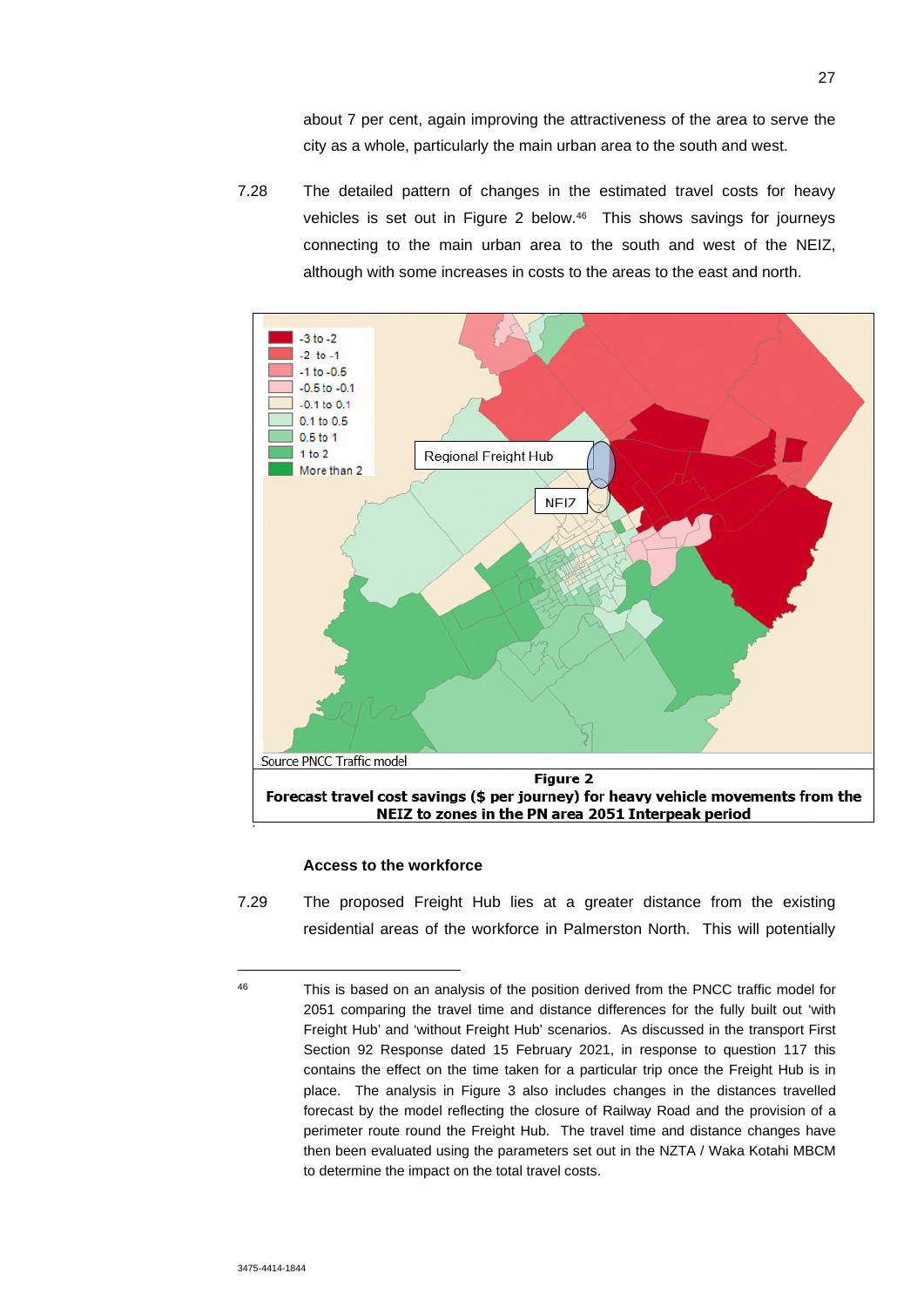increase the commuting costs of workers travelling to the Freight Hub from the major urban area.

- 7.30 The Freight Hub is approximately 5 kms distance from the Existing Freight Yard. While this increased distance would not apply to all workers, there is the potential that the relocation could limit the workforce based in Palmerston North that might be available for employment in the activities in the Freight Hub. To some extent, this would be balanced by the opportunities for those living in locations in closer proximity to the Freight Hub in the smaller settlements of Bunnythorpe or Feilding. The outcome will depend on the range of skills offered by employees living at different locations that might be available for employment at the Freight Hub, as to the scale of the impact on the efficiency of operations.
- 7.31 In practice this effect is likely to be limited and would also be likely to diminish over time as workers relocated to be closer to their places of work.

## **Effects on access to existing firms in the vicinity of the Freight Hub**

- 7.32 While in general as discussed above (at paragraph 7.1) the proposed development of the Site would support economic activities in the vicinity of the Freight Hub, Roberts Line would become the main access to the Freight Hub from the south. This and construction of the new Perimeter Road around the Freight Hub which would become a key link between the east of Palmerston North and Bunnythorpe as well as Feilding and areas to the north would impact on the activities currently located along Roberts Line, increasing the traffic flows along the road. These traffic flows are set out in the evidence of Mr Georgeson.
- 7.33 To the extent that access to properties on Roberts Line is made more difficult as a result, this may have the effect of making these businesses less attractive locations.
- 7.34 There is however the potential to develop measures which would mitigate these access issues are discussed in Mr Georgeson's evidence.<sup>47</sup>

#### **Effects on Bunnythorpe**

7.35 For Bunnythorpe the main economic effects would be:

<sup>47</sup> Evidence of Mark Georgeson, dated 9 July 2021.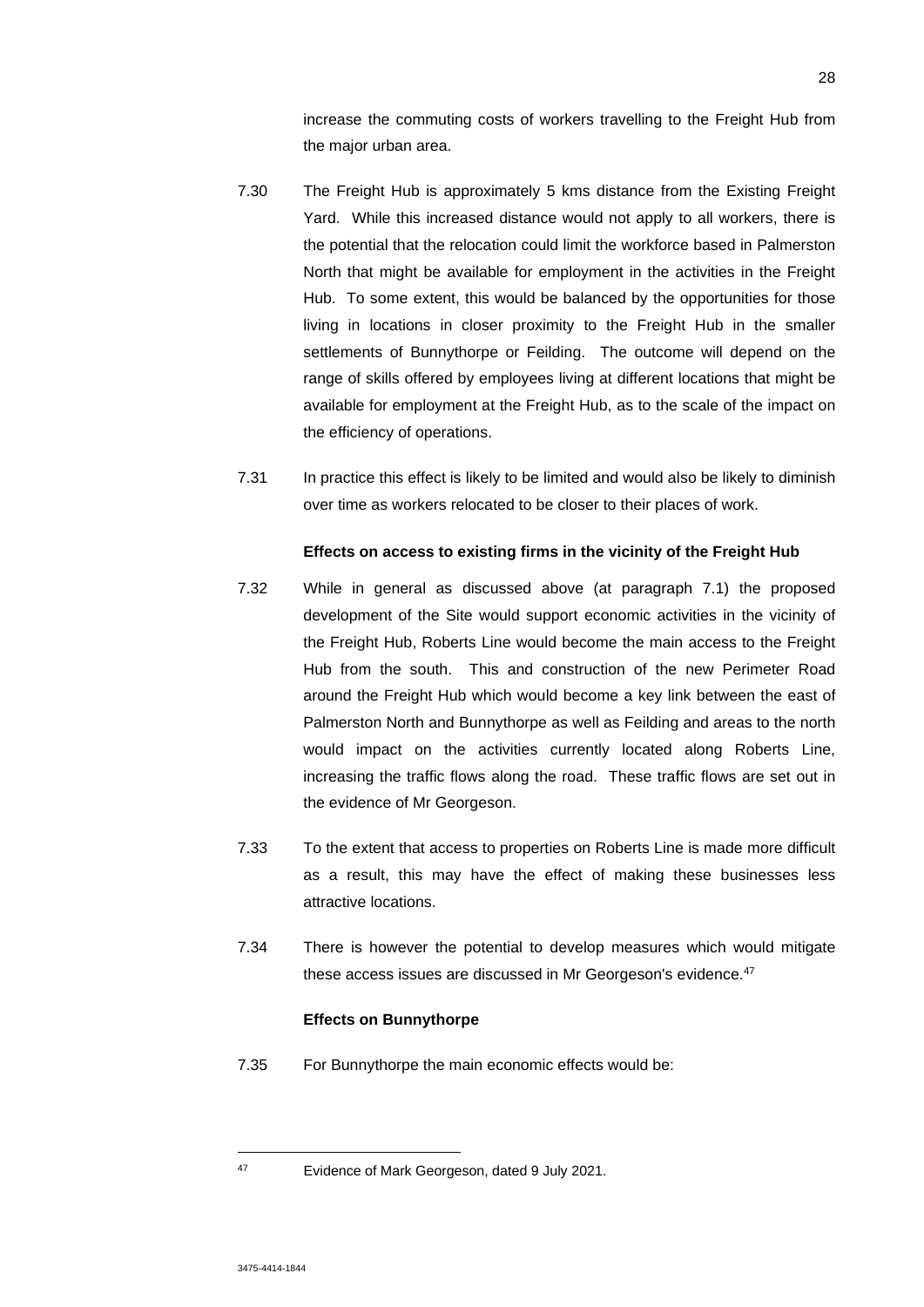- (a) the availability of a major employment centre that would provide increased job opportunities for the residents of Bunnythorpe; and
- (b) some increases in travel costs to existing employment and other opportunities in the main Palmerston North urban area arising as a result of the changes to the roading network required to facilitate the Freight Hub and the effects of the additional traffic generated by the new facility and supporting activities. Reflecting this, using outputs from the PNCC traffic model (which have also been used for the Integrated Transport Assessment) it is estimated that in 2051 the total costs of travel (taking into account the value of the time spent as well as the vehicle operating costs) in the AM peak for Bunnythorpe residents travelling to these destinations will increase by about 3 per cent compared to the position if the Freight Hub is not constructed. These effects are illustrated in Figure 3.48
- 7.36 It is important to note that the material in Figure 3 shows the changes in percentage terms, meaning a shorter trip will have a higher percentage increase than a longer trip with the same travel time increase. For example, a shorter trip from Bunnythorpe to the NEIZ will show a bigger percentage change because the delays to movements caused by the Freight Hub make up a greater proportion of the total trip time. By contrast, when compared to a trip from Bunnythorpe to say the Longburn area to the south, the delays caused by the Freight Hub make up a smaller proportion of the total trip time. As a result, the same increase in travel cost will not have as much of an effect on a longer trip as the increase is a smaller percentage change across the longer trip.
- 7.37 The percentage changes reflect the increased traffic flows, and longer travel routes immediately to the south of Bunnythorpe. It should be noted that these percentage increases will tend to decline as the overall distances and times for destinations further away from Bunnythorpe increase as described above.

<sup>&</sup>lt;sup>48</sup> The results in Figure 3 are based on the changes in travel times for the AM peak, which are similar to those set out for the PM peak period in Table 2.1 of the Regional Freight Hub Section 92 Traffic Response February 2021. The use of the AM peak figures reflects the costs of accessing employment and other opportunities, rather than the return trip home.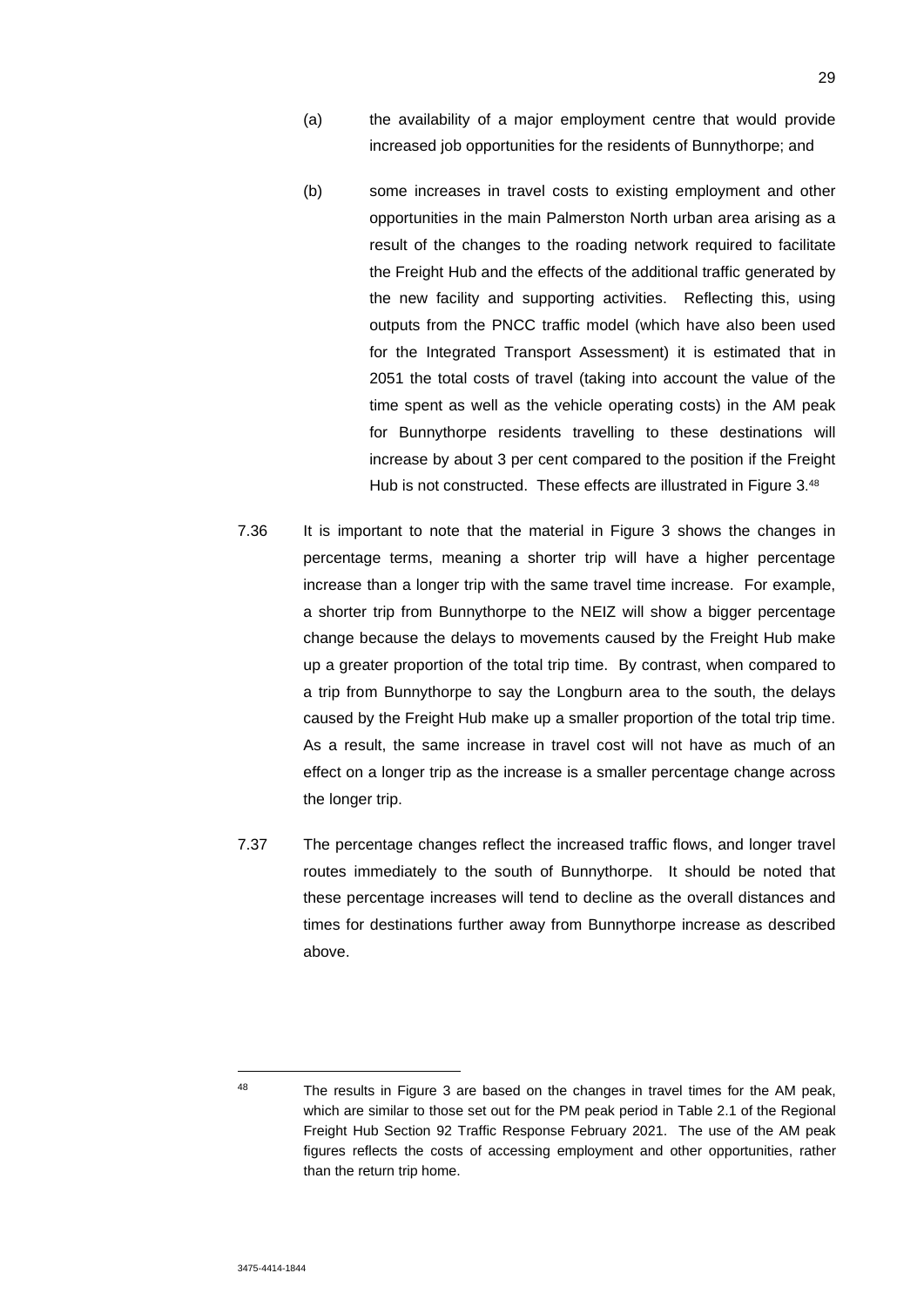

7.38 In general, there will be an increase in travel costs to all destinations to the south as a result of the closure of part of the existing Railway Road, construction of the new perimeter road, and the increased volumes of traffic on the routes linking Bunnythorpe to the main urban area identified by the PNCC traffic modelling. For the most part these cost increases are relatively small (in the order of 2.5 per cent or less), although as noted above larger percentage increases are forecast for many of the shorter trips in the vicinity of the village to the south. These larger percentage increases however would be for journeys which would potentially gain the benefits of the substantial increase in employment opportunities with the Freight Hub just to the south of Bunnythorpe.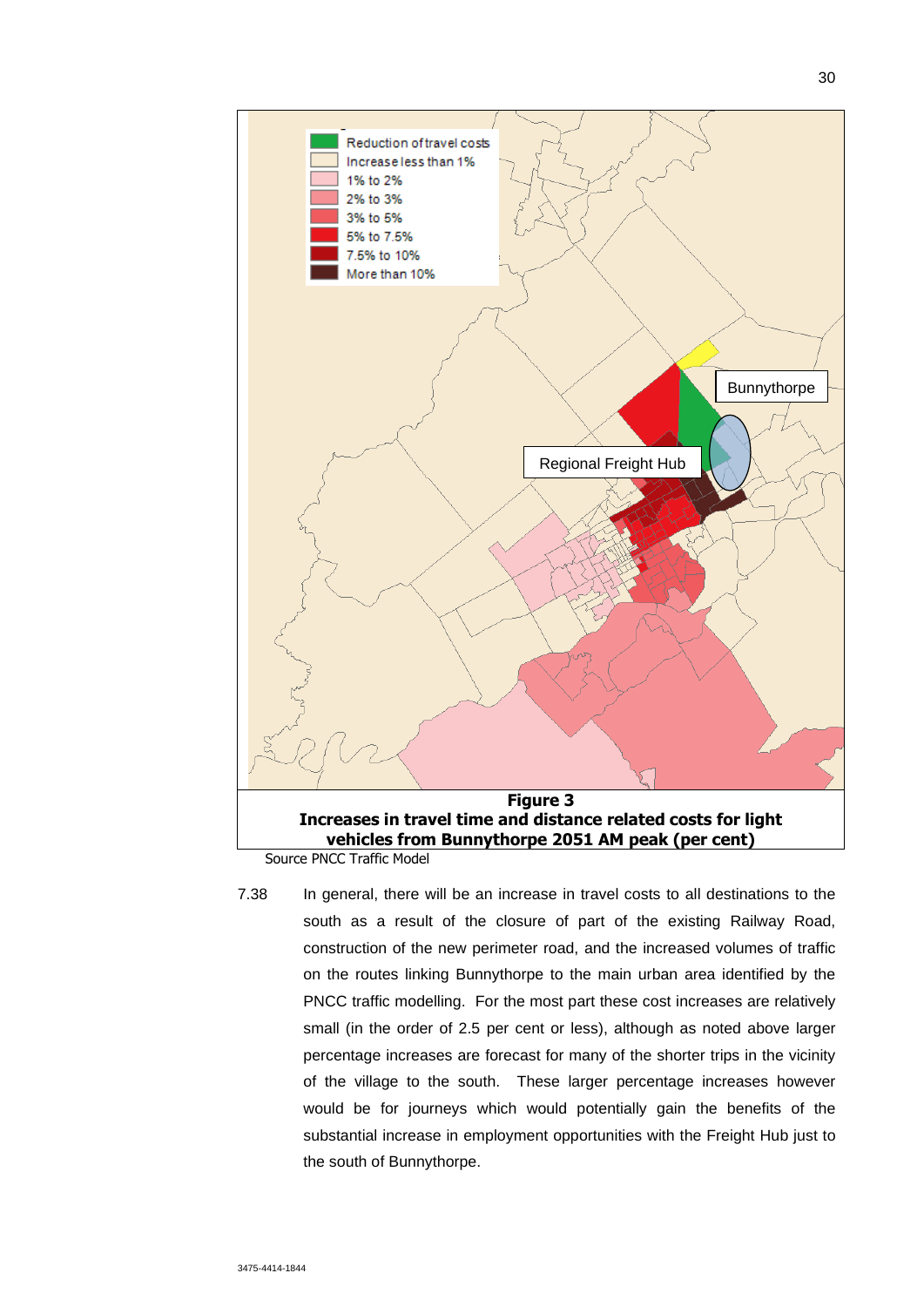#### **Impacts away from Palmerston North**

7.39 In addition to the benefits for the Palmerston North and surrounding area, there would also be wider benefits to other rail users from the reduction in rail costs with the use of longer trains and to the community in general with the transfer of traffic from road to rail in response to these cost changes. Based on my Third Section 92 Response but taking into account the revised population projections these benefits to the wider area away from Palmerston North are estimated to amount to a total of about \$0.7–1.0 billion or about \$150–340 million if discounted to the start of the project, depending on the time at which longer trains are assumed to be operating.

# **8. RESPONSE TO SUBMISSIONS**

- 8.1 I have reviewed relevant submissions relating to the economic effects of the Freight Hub. and the following main themes have been identified:<sup>49</sup>
	- (a) support for the Freight Hub and its economic benefits;
	- (b) economic and freight forecasting including the impacts of Covid-19; and
	- (c) lack of integration with industry.

#### **Support for the Freight Hub and its economic benefits**

- 8.2 A number of submissions support the Freight Hub and recognise the wide range of economic and associated benefits it will provide. These benefits would include:
	- (a) Increased investment and economic activity as the role of Palmerston North as a regional distribution hub is enhanced;
	- (b) Increased employment both directly from the Hub itself and from new and expanded activities responding to the enhanced opportunities that the Hub will generate; and
	- (c) Reduced transport emissions as more traffic is moved by rail.

<sup>49</sup> The relevant submissions are Nicola Schreures and Thomas Good (17), Aaron P Fox (47), Darren Green (71), Danelle O'Keefe and Duane Butts (72), Mike Tate (23), Zaneta Park (24), [Anonymous submitter 97], Accelerate 25 Manawatu-Whanganui (56), Central New Zealand Distribution Hub Stakeholder Group (63), Waka Kotahi (65), Michael Sharp (55), and Foodstuffs North Island (58).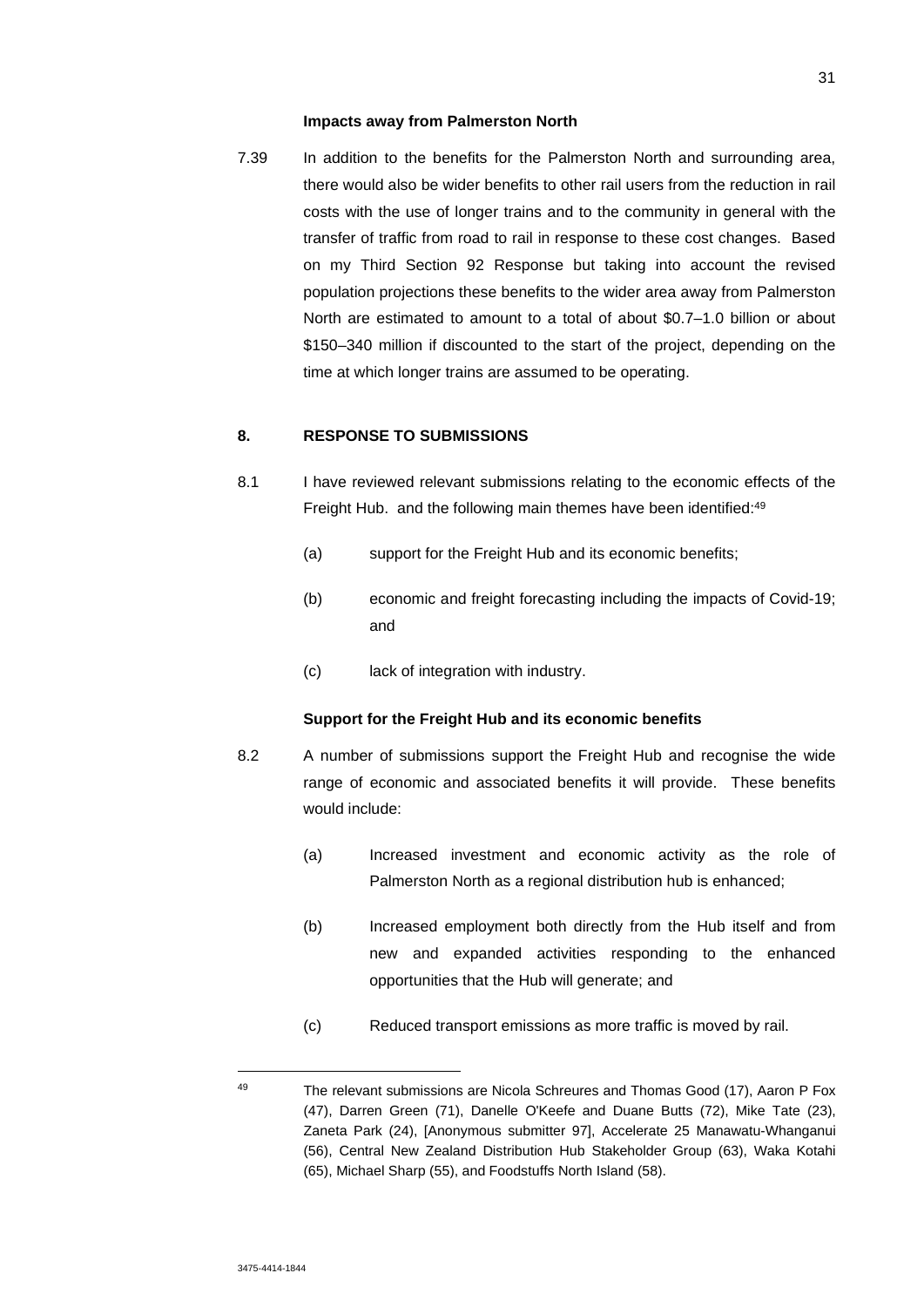# **Economic and freight forecasting including the impacts of Covid-19**

- 8.3 Some submitters have raised concerns with the projected freight forecasting and economic benefits associated with the Freight Hub.
- 8.4 I do not agree that the economic benefits are solely dependent on traffic transferring from road to rail. The evidence suggests that while improvements in the costs and level of service of rail operations will lead to a transfer of freight movements from road to rail and these have been identified using the relationships set out in the MBCM<sup>50</sup> there will also be benefits to existing rail traffic from the benefits of improved handling facilities for containers and other intermodal movements at the Hub for existing users and from the benefits arising from the use of longer trains facilitated by the Hub.
- 8.5 The reductions in the costs with improved container handling and the use of longer trains made possible with the Freight Hub would provide KiwiRail with the potential to reduce its charges to its customers. The extent to which this would eventuate would depend on market conditions but in the light of the continuing competition with road freight and the desire by the Government to maximise the use of rail for the movement of freight, it is likely that all, or at least almost all, of the anticipated cost savings would be passed on in order for rail to be competitive against the road alternative.
- 8.6 This would result in the considerable benefits to users and to the wider community which have been identified in the quantitative analysis and discussed above in paragraphs 6.19–6.21. In relation to a concern that the freight forecasts are flawed, the freight forecasts and associated economic models have been based on an assessment of the current position and then its projection to the future using fairly conservative assumptions. In particular these have assumed that there will be only limited growth in the movement of primary agricultural products through the Freight Hub, reflecting a continuation of existing patterns and discussions with industry stakeholders.
- 8.7 The forecasting assumptions are in line with those adopted by the Ministry of Transport in its Freight Outlook model, updated to take account of the most recent population projections by Statistics New Zealand as outlined above. The base forecasts for rail freight assume a continuation of the current modal shares, which may be a conservative position given the Central Government's objective of transferring additional freight from road to rail to meet the environmental and safety benefits of the switch and its contribution

<sup>50</sup> MBCM Table 99.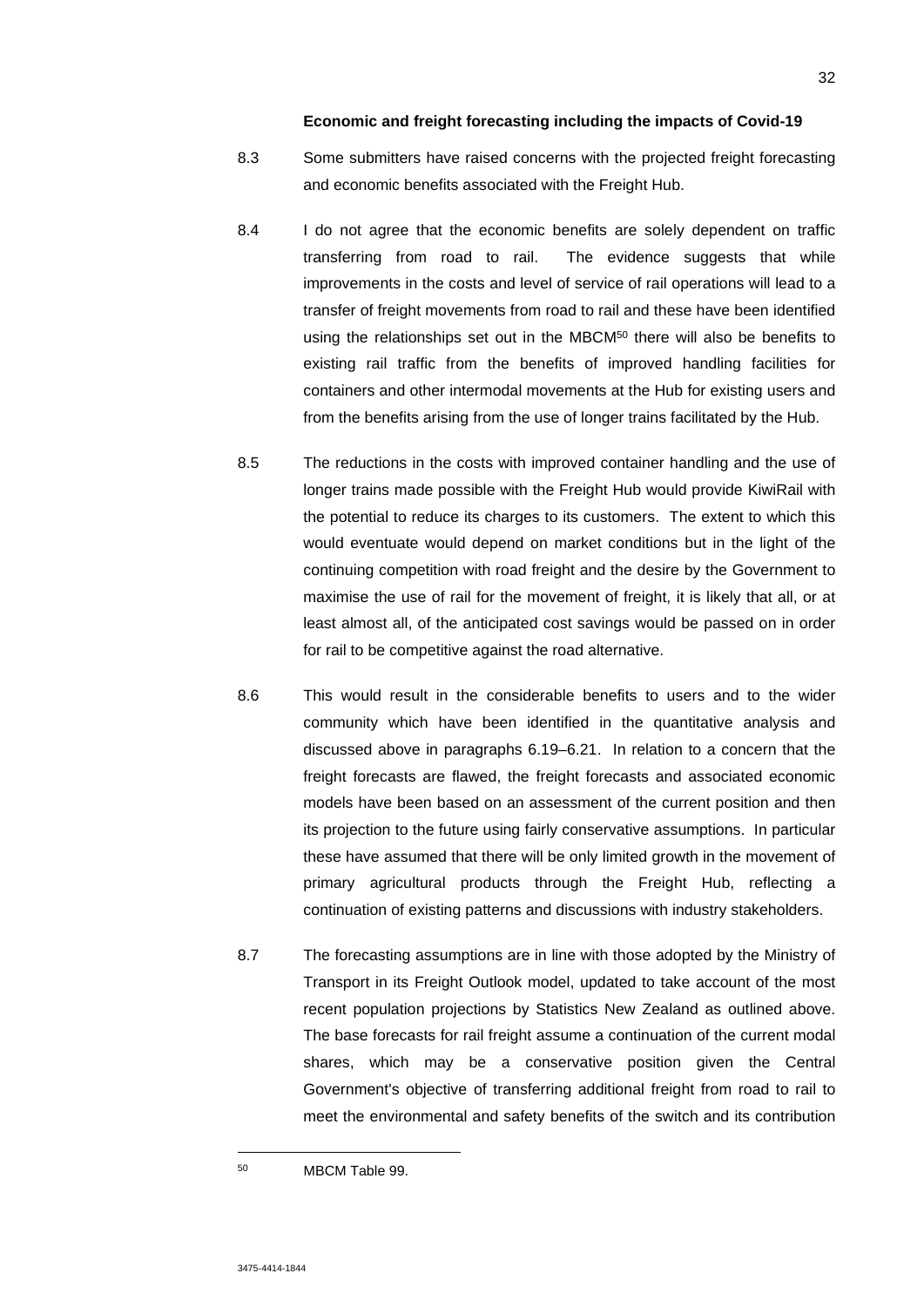to climate change objectives. It is also likely to be conservative in the light of growing shortages of drivers which may limit the extent to which the road transport industry may be able to take up the opportunities associated with the growing freight task.<sup>51</sup>

8.8 Some submitters have raised concerns that the impacts of Covid-19 will affect the patterns of demand for freight. While this has clearly had an impact on many parts of the economy, its effects on the exports of primary products and also supermarket sales have been limited. There has also been little discernible impact on the demand for building materials with the construction industry continuing to grow strongly. In general, these industries are currently in a fairly buoyant state and are placing increasing demands on the transport sector, with the potential for transfer to rail at a level higher than incorporated in the steady state BAU assumptions used for the appraisal. While long term forecasts are necessarily uncertain, the current state of the market and the conservative approach taken to the forecasting would suggest that these predictions are relatively robust and that Covid-19 is likely to have a negligible impact on freight demand over the longer term operation of the Freight Hub.

#### *The impacts of changes in truck technology on modal shift to rail*

- 8.9 Some submitters have raised concerns that improvements in truck technology will make road freight more competitive with rail and so will reduce the extent to which traffic might divert to rail.
- 8.10 It is recognised that developments in technology will affect both road and rail freight movements in the long term. While there have been trials for the management of road freight movements by the use of platooning (vehicles travelling in groups being managed by the lead truck) which reduces fuel costs, these types of development will be challenging to implement. In the New Zealand context they will be particularly difficult to implement because of the types of narrow and winding roads and long distance routes used by road vehicles operating in the same markets as the longer distance rail services which would benefit from the Freight Hub.
- 8.11 A matter raised in submissions is the introduction of electrically powered trucks. While some tentative steps have been taken in this direction mainly

<sup>51</sup> References include:

https://www.newshub.co.nz/home/money/2021/01/trucking-industry-desperatelyshort-of-drivers.html

https://truckjournal.co.nz/driver-shortage-still-a-pressing-issue-for-industry/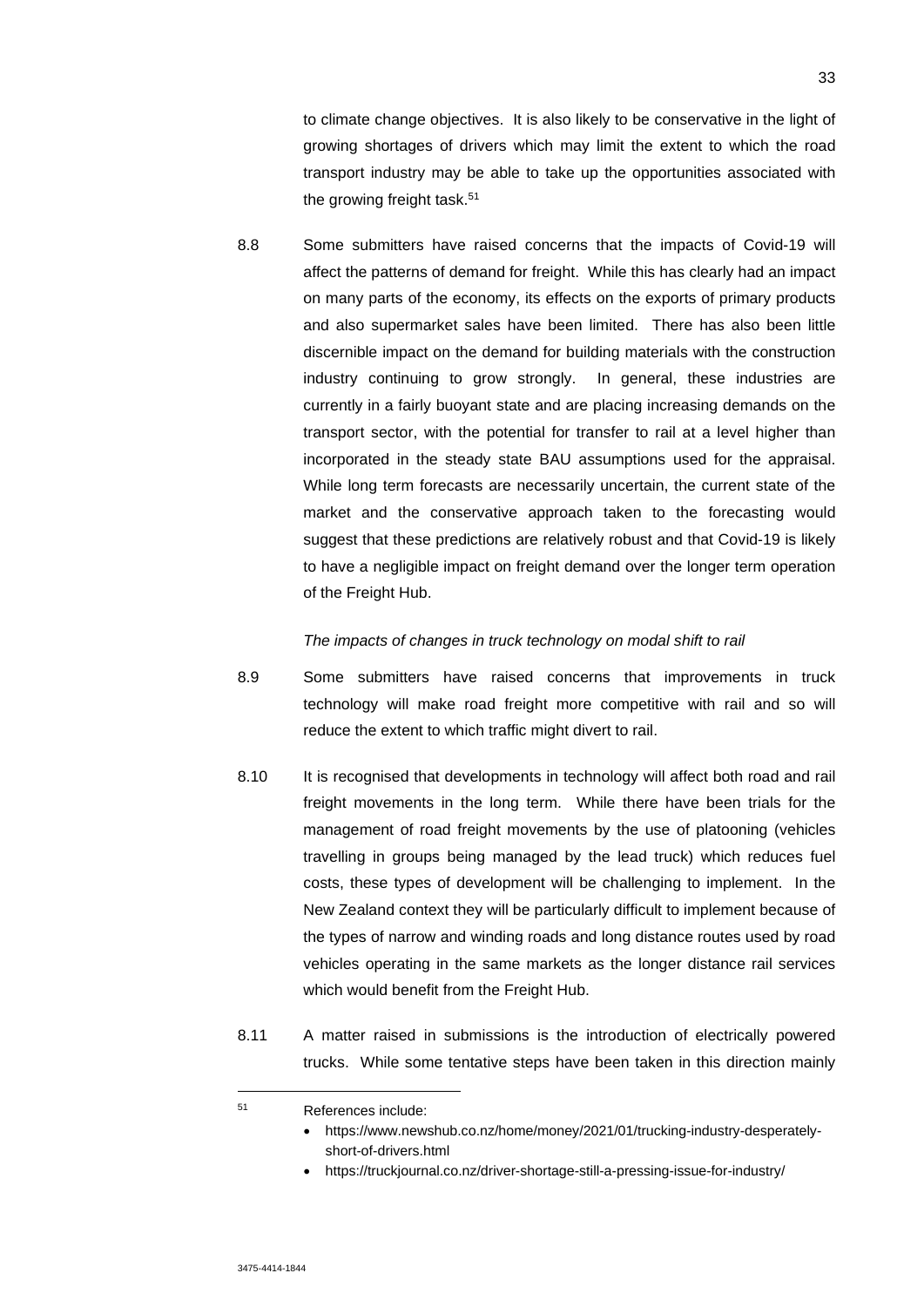for urban delivery services<sup>52</sup> the challenges of developing electric trucks capable of delivering large payloads over long distances are regarded as formidable.<sup>53</sup> The introduction of such vehicles is therefore unlikely. The use of electric vehicles for urban deliveries including distribution from the Freight Hub would reduce the carbon footprint of the overall journey using rail and thus make its use more attractive to customers.

- 8.12 Other technology improvements could also benefit rail in the long term, offsetting the effects of any changes in road transport in terms of a competitive advantage.
- 8.13 The Council's economist, Mr Vuletich, agrees that the assumption that the mode share of rail remains constant is reasonable.<sup>54</sup> While there are clearly uncertainties, on balance changes in technology are considered to be unlikely to discourage a modal shift from road to rail. However the modal split could be influenced by Government policies to encourage the use of rail and by an increasing desire on the part of customers to reduce the carbon footprint associated with the movement of their goods.

## **Lack of integration with industry**

8.14 Some submitters have raised a concern that the design of the Regional Freight Hub does not provide rail connections for potential users in the NEIZ and that there is no provision for a dedicated freight corridor connecting the Regional Freight Hub with sites in the NEIZ.

#### *Rail connections for potential users*

- 8.15 Freight hub users have been categorised by CEDA into three main groups:<sup>55</sup>
	- (a) Level 1 users who are heavily rail dependent and who need railhead access. These would typically be the major freight forwarders;
	- (b) Level 2 users who also make substantial use of rail but who do not require direct railhead access. These could locate either within the

<sup>52</sup> https://www.countdown.co.nz/community-environment https://www.foodstuffs.co.nz/here-for-nz/sustainability/climate-change

<sup>53</sup> https://www.woodmac.com/news/opinion/the-long-haul-for-electric-heavy-trucks/ https://www.commercialfleet.org/fleet-management/will-electric-trucks-be-in-it-for-thelong-haul

<sup>54</sup> Section 42A Technical Evidence of Shane Vuletich, dated 18 June, at paragraph [95].

<sup>55</sup> Section 42A Technical Evidence of Shane Vuletich, dated 18 June, at paragraph [44].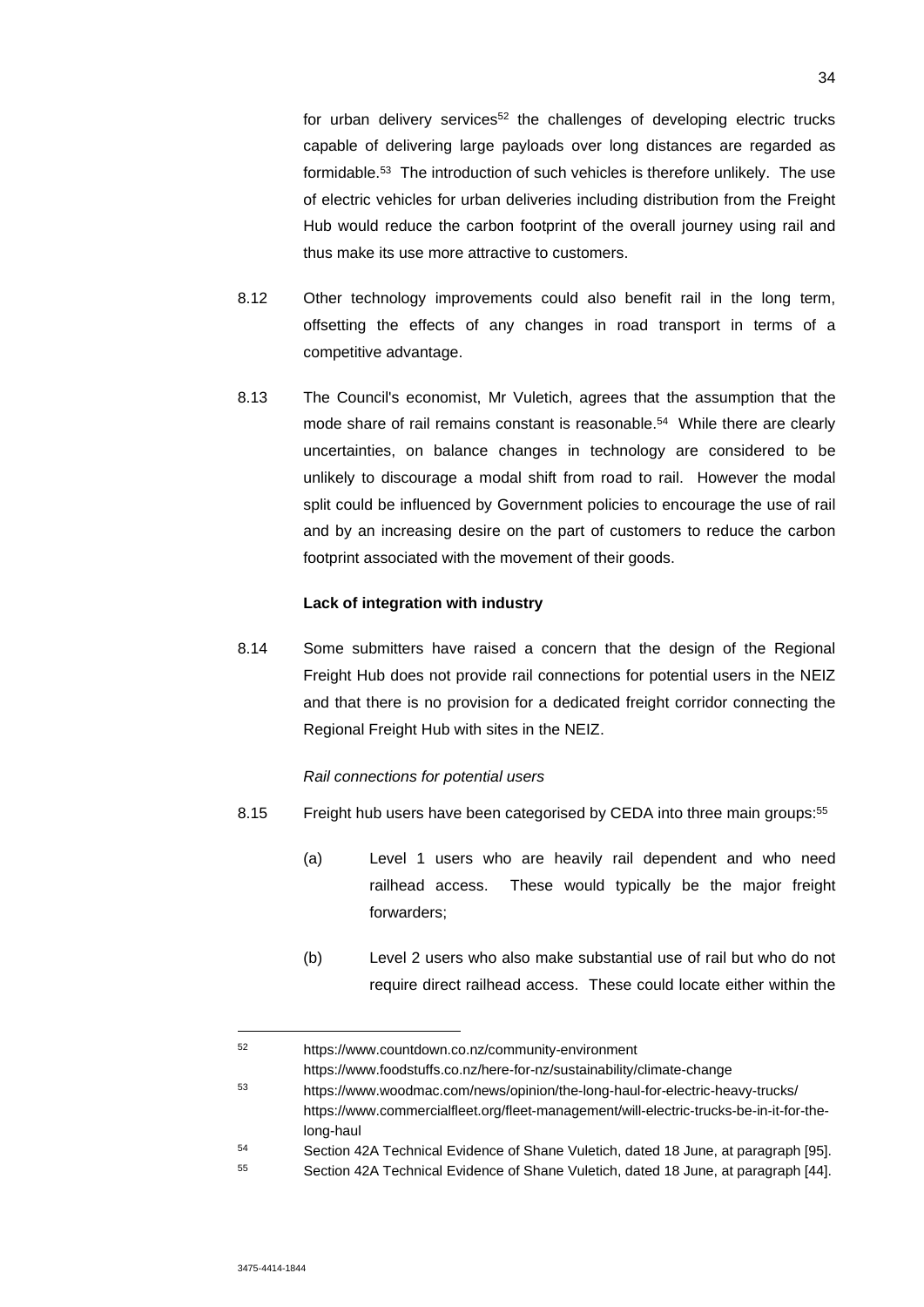Hub or close to it in the NEIZ. These would include the major distribution centres such as those currently operated by Countdown and Foodstuffs; and

- (c) Level 3 users who are less frequent users of rail who would typically choose to locate away from the Site.
- 8.16 Applying CEDA's categorisation of rail connection users here, the proposals for the Freight Hub include a number of rail connected warehouses within the Site in the area identified as the Freight Forwarders Depot. This will give the Level 1 users within the transport and logistics industry the potential for direct connections with rail services, avoiding the need to move commodities by truck on the road system outside the Hub and thus facilitate the movement of freight by rail.
- 8.17 Some submitters have raised that provision be made for a grade separated connection between the NEIZ and the Freight Hub who choose to locate outside the Freight Hub. It was suggested that this should be capable of use by vehicles not permitted on the public road network such as straddle carriers and MAFI trailers.<sup>56</sup> This issue has also been raised in the Section 42A Report and is discussed in further detail below.

# **9. RESPONSE TO SECTION 42A REPORT**

- 9.1 I have reviewed the sections of the Section 42A Report relevant to my evidence, particularly the evidence prepared by Shane Vuletich.
- 9.2 In general, this evidence supports the findings in my evidence stating:<sup>57</sup>

that the Freight Hub is likely to generate significant economic benefits for the region

9.3 Mr Vuletich has not undertaken his own independent economic analysis and yet asserts that it appears that the potential regional benefits have been overstated because of the "early reporting of longer train benefits and allocation of transport cost savings to Palmerston North users."<sup>58</sup>

<sup>&</sup>lt;sup>56</sup> A MAFI trailer is a trailer capable of carrying heavy loads often within ports but which because of its configuration cannot be used on a public highway.

<sup>57</sup> Section 42A Technical Evidence of Shane Vuletich, dated 18 June 2021, at paragraph [5].

<sup>58</sup> Section 42A Technical Evidence of Shane Vuletich, dated 18 June 2021, at paragraphs [87] and [100].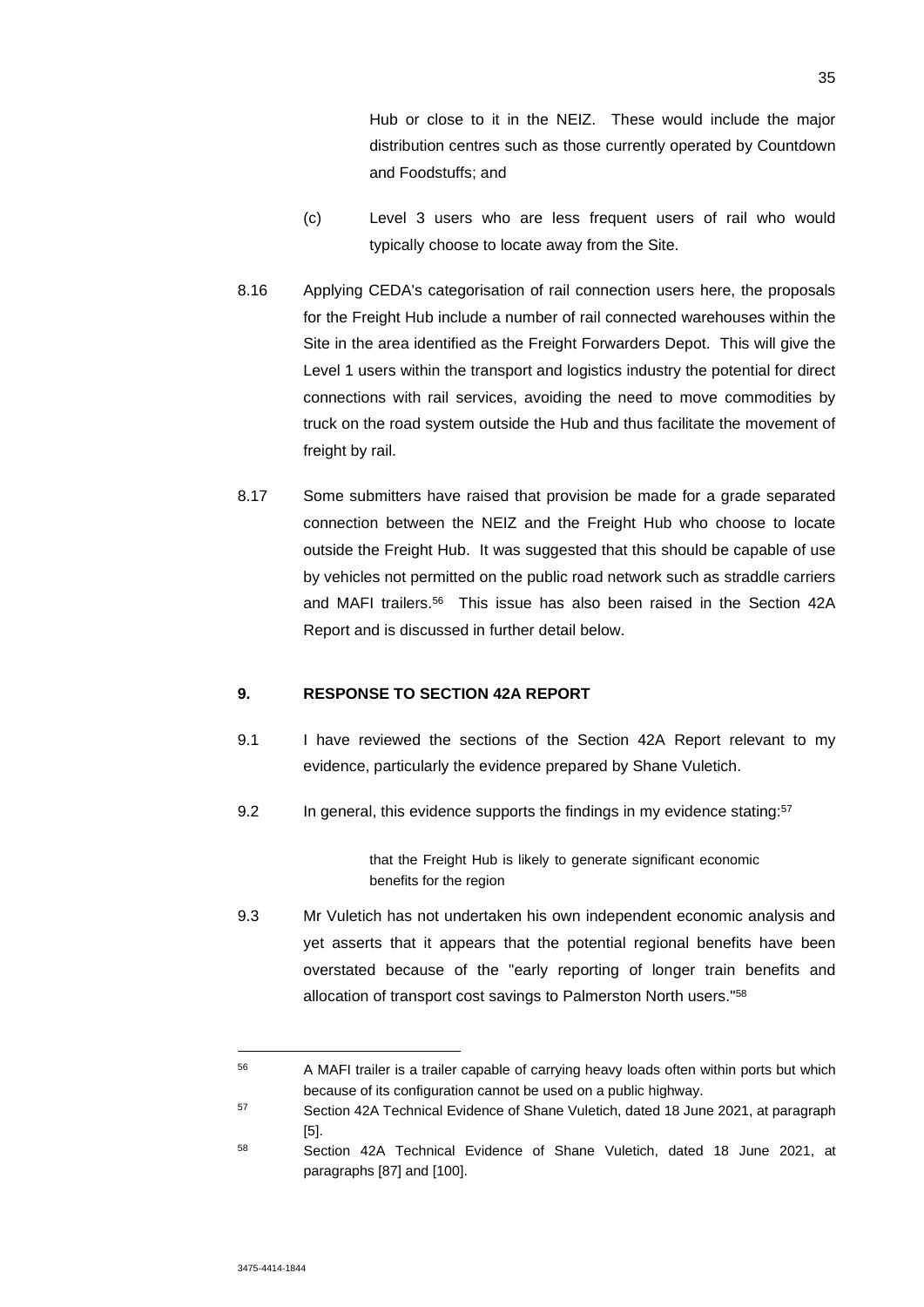- 9.4 While there is uncertainty over the timing of the introduction of longer trains, KiwiRail is starting to introduce the modifications to rolling stock which would permit their use. Trains of longer than 900 m are currently in operation in the South Island. Due to the cost advantages, I consider it is likely that KiwiRail will start introducing longer trains (albeit of a shorter length than 1500 m) at an early stage after 2030. As a result, while the full benefits of the longer trains may not be achieved until the middle of the century some benefits are likely to be achieved at an earlier stage. This does not mean that the benefits themselves have been overstated but rather that when they will be realised is dependent on the timing of their introduction.
- 9.5 Mr Vuletich indicates that he believes that the benefits from the cost reductions with the Freight Hub would be spread between different groups and the totals allocated to Palmerston North rail users are therefore overstated. He does however accept that the method used to estimate the total benefits is reasonable.
- 9.6 The reductions in the costs with improved container handling and the use of longer trains made possible with the new Freight Hub would provide KiwiRail with the potential to reduce its charges to its customers. The extent to which this would eventuate would depend on market conditions but in the light of the continuing competition with road freight and the desire by the Government to maximise the use of rail for the movement of freight, it is likely that all, or at least almost all, of the anticipated cost savings would be passed on in order for rail to be competitive against the road alternative, This would result in the considerable benefits to users and to the wider community which have been identified in the quantitative analysis and discussed above in paragraphs 7.8–7.12
- 9.7 Mr Vuletich also states that the Ministry of Transport model provided with the Section 92 Response "appears to use an outdated set of population projections to inform its freight demand projections."<sup>59</sup>
- 9.8 The population estimates used in the assessment of the future freight demand were those incorporated in the current version of the model developed by the Ministry of Transport which used population projections based on the position in 2013. Updated population projections based on the

<sup>59</sup> Section 42A Technical Evidence of Shane Vuletich, dated 18 June 2021, at paragraph [91].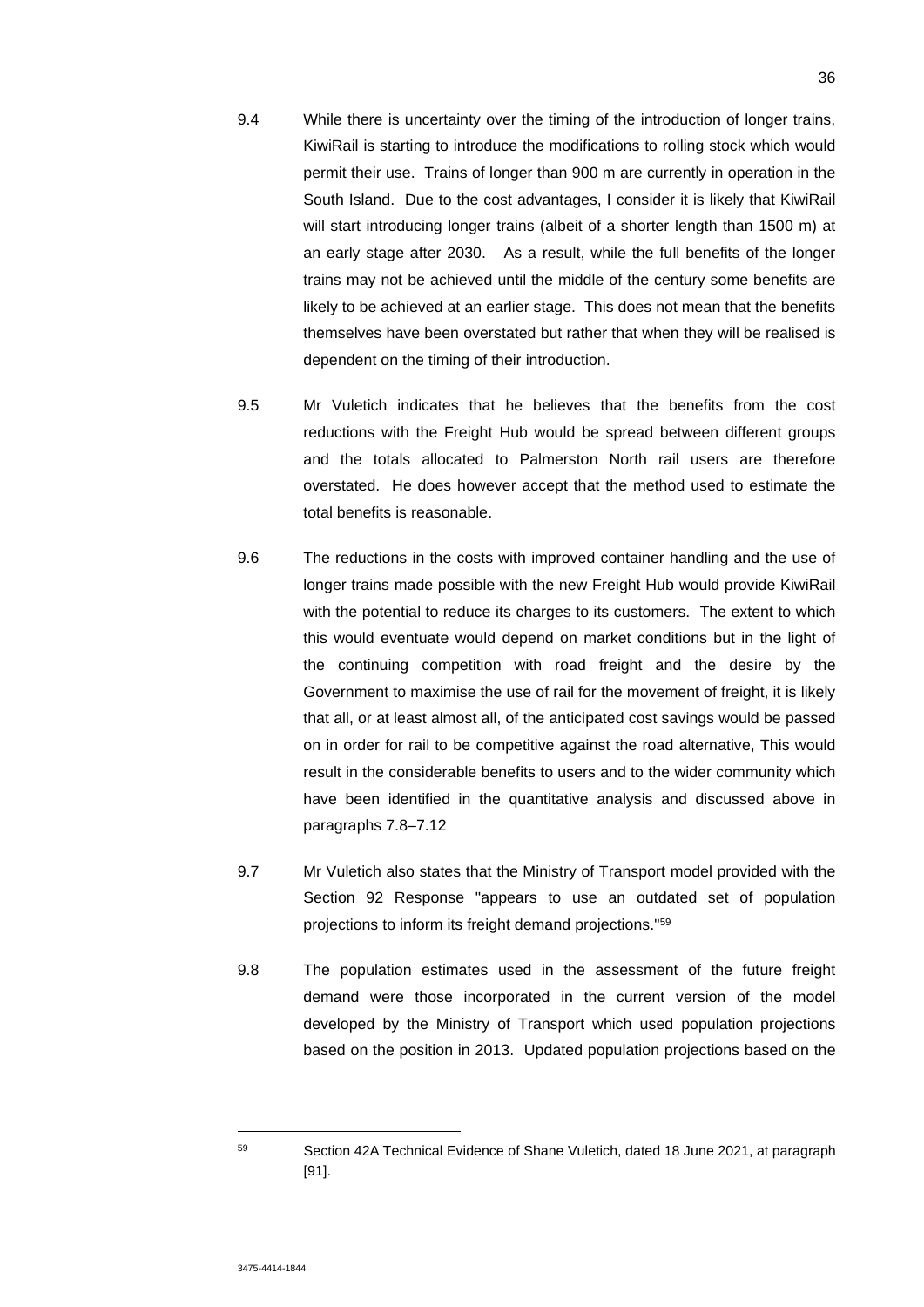position for 2018 are now available in the Statistics New Zealand website.<sup>60</sup> These predict rather higher population growth in the Manawatu-Whanganui region than was anticipated earlier. I have therefore rerun the model using the new figures.

- 9.9 The outputs from the model show that with the higher population assumptions and associated increases in regional GDP, the demand flow through the Freight Hub is forecast to be higher than the earlier estimates. As a consequence, the benefits from the provision of the additional capacity at the terminal increase by over 40 per cent compared to earlier Section 92 estimates. There would also be more longer distance train traffic with the benefits increasing by about 1–2 per cent. Overall on the assumption that longer trains are in operation from the opening of the facility, the total quantified benefits increase by about 6 per cent.
- 9.10 If alternatively it is assumed that longer trains are not introduced until 2050, the increase in benefits amounts to about 11 per cent.
- 9.11 It is agreed that the longer term impacts of the reduced costs of operation at the new Freight Hub would be substantial. These are however difficult to quantify reliably. They have therefore not been included in the quantitative assessment but have been recognised in my qualitative assessment.
- 9.12 Mr Vuletich raises the issue of the connections between the Freight Hub and the NEIZ. He notes that there is no special provision for Level 2 users who wish to locate outside the Freight Hub and transport goods between their premises and the Freight Hub using vehicles such as straddle carriers and MAFI trailers which are not permitted on a public road. He does however comment that:<sup>61</sup>

Initial freight volumes may not warrant the level of expenditure that would be required to develop a grade-separated connection immediately.

9.13 He also quotes the traffic and transportation evidence of Harriet Fraser which states:<sup>62</sup>

<sup>&</sup>lt;sup>60</sup> As part of this updating the assumptions of regional GDP per capita were kept unchanged so regional GDP would increase in line with population increases.

<sup>61</sup> Section 42A Technical Evidence of Shane Vuletich, dated 18 June 2021, at paragraph [148].

<sup>62</sup> Section 42A Technical Evidence of Harriet Fraser, dated 18 June 2021, at paragraph [125].